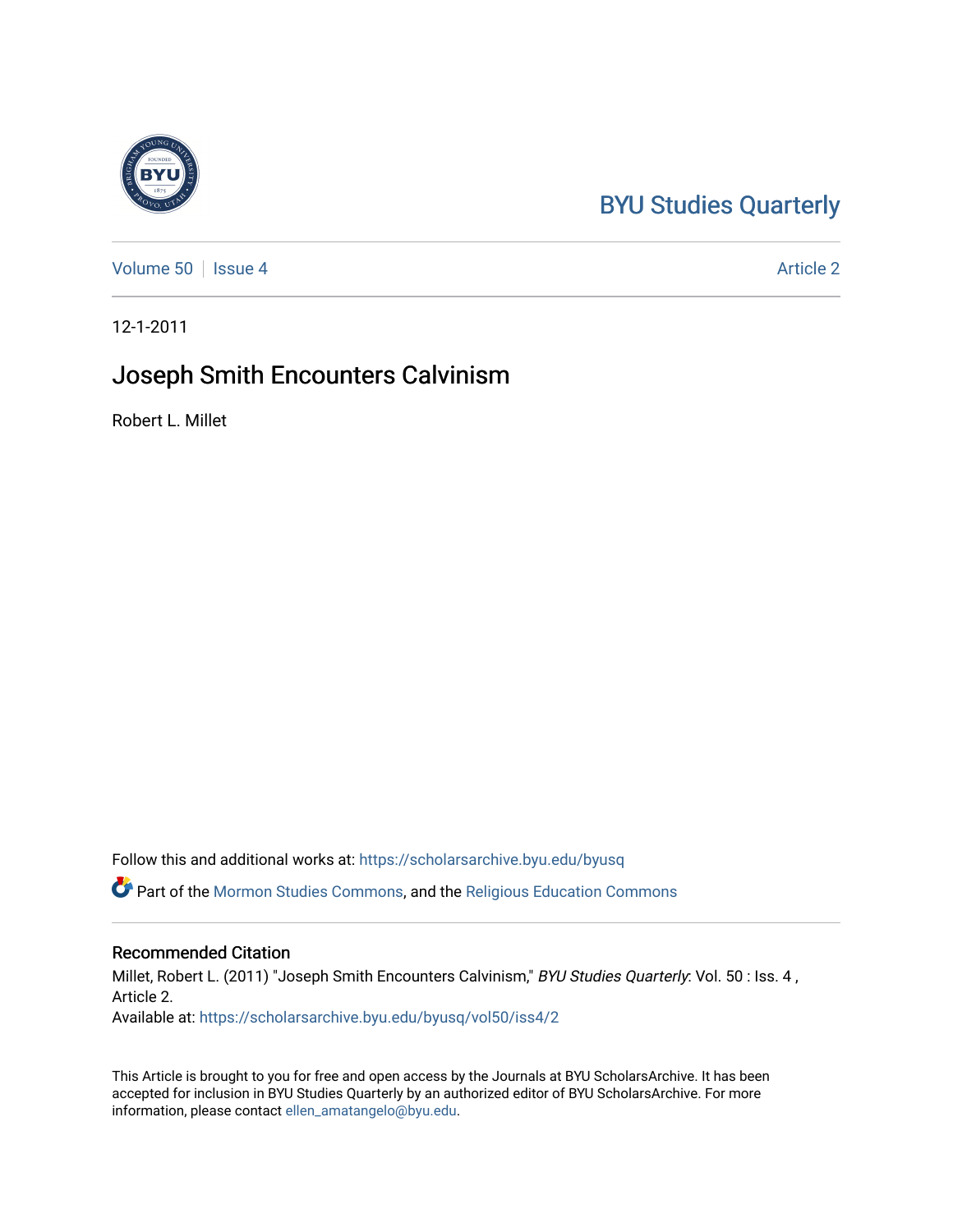

With a recent resurgence of interest in Calvinism, Robert L. Millet's comparison of the teachings of Joseph Smith and John Calvin is timely. The Restoration, says Millet, provides a "striking contrast" to the Reformers' views on the Atonement, divine election, the depravity of man, and God's grace.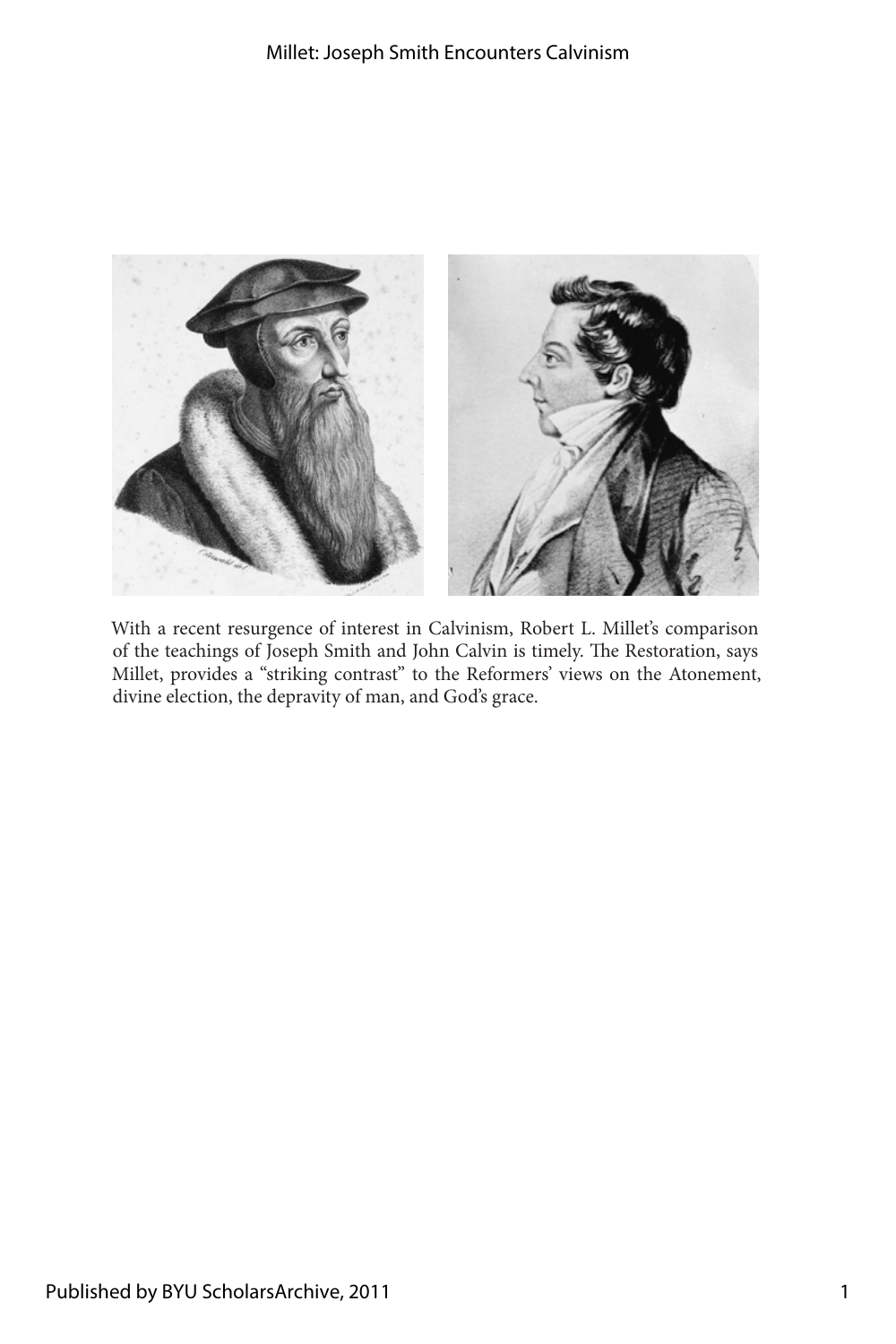# **Joseph Smith Encounters Calvinism**

*Robert L. Millet*

Joseph Smith once remarked that he intended "to lay a foundation that will revolutionize the whole world."<sup>1</sup> He hoped that "Mormonism" would oseph Smith once remarked that he intended "to lay a foundation that "revolutionize and civilize the world, and cause wars and contentions to cease and men to become friends and brothers."2 Doctrinal disputes dominated the centuries before the time of Joseph Smith. Religious wars and theological debates raged between Catholics and Protestants in Germany during the Thirty Years War (1618–1648), as well as between Puritans and Episcopalians in England during the Cromwellian Revolution (1640–1660). The underlying issues long remained hotly debated.

Mormonism, which did not spring into existence in a spiritual or intellectual vacuum, offered divine responses to what Christians of Joseph Smith's day either generally accepted or were still discussing. For example, many Reformers such as John Hus (c. 1374–1415), Martin Luther (1483–1546), and John Calvin (1509–1564) emphasized the exclusive authority of the Bible, salvation by grace alone, and the "priesthood of all believers," which was in direct opposition to the Catholic reliance on traditions in addition to scripture, on ordinances in addition to grace, and on the necessary powers of bishops and priests. Among the main points of controversy were five ideas advanced by the Calvinists, namely, the total depravity of man, God's unconditional election of certain people, the limited nature of the Atonement, the irresistibility of God's grace, and the perseverance of the Saints. These basic tenets of Calvinism were formulated in response to the "five points

<sup>1.</sup> Joseph Fielding Smith, comp., *Teachings of the Prophet Joseph Smith* (Salt Lake City: Deseret Book, 1976), 366.

<sup>2.</sup> Smith, *Teachings of the Prophet*, 316.

*BYU Studies 50, no. 4 (2011)* 5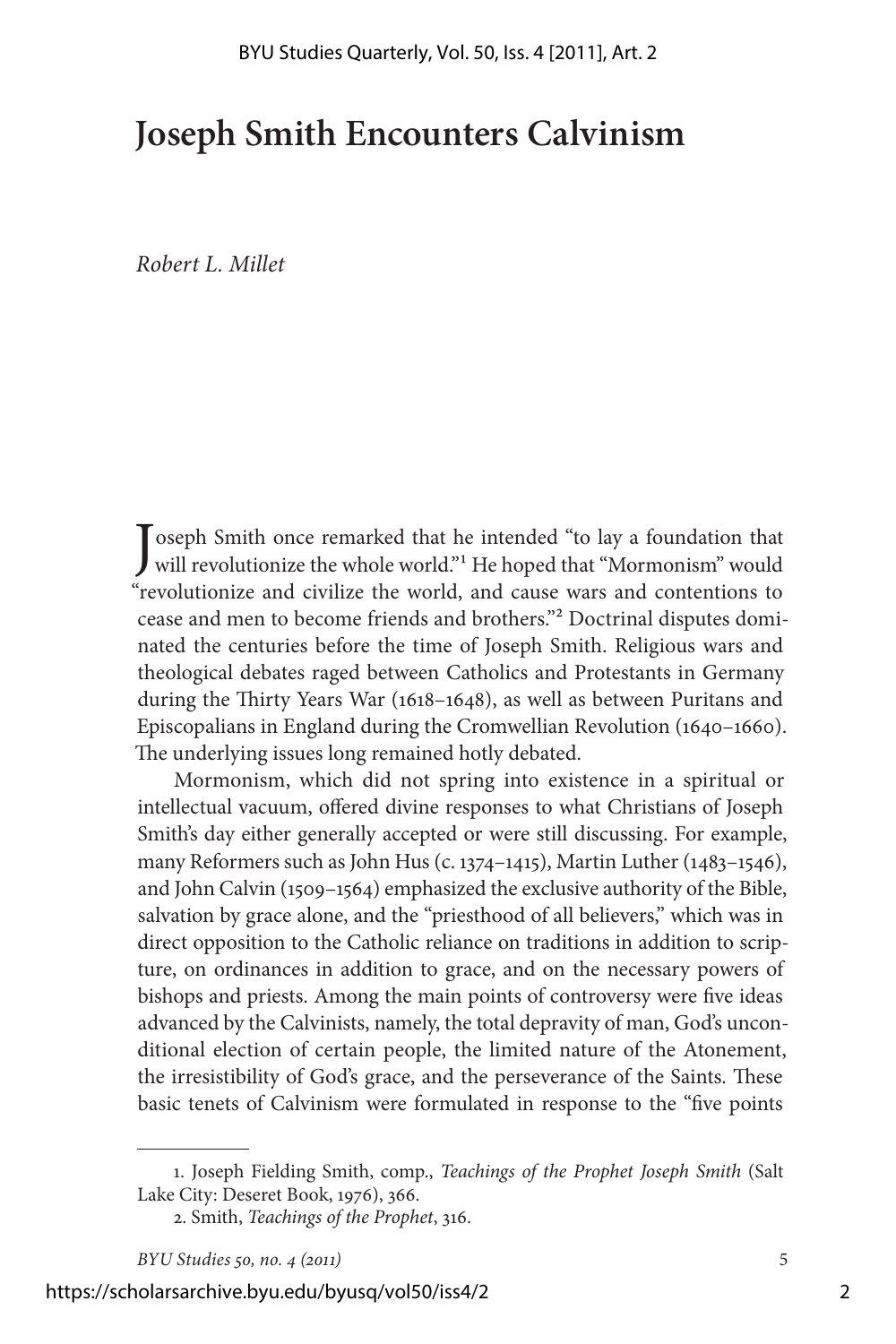6 ~ *BYU Studies* 

of Arminianism." After giving a brief account of the Calvinist-Arminian controversy, this article will compare the teachings of Joseph Smith on these same five points of doctrine. My focus of attention will be on the prevailing views of Calvin, but I will also bring the Arminian points of view into the discussion as well—not only because these points clarify the essence of these important debates, but they also sharpen the comparison between Joseph Smith and John Calvin, showing just how relevant, useful, and distinctive the theological contributions of Mormonism actually are.

#### **The Controversy Between Calvin and Arminius**

John Calvin was a French theologian and Protestant reformer whose influence continues to be felt throughout the world today. Recent decades have seen a major revival of Calvinist or Reformed theology, particularly among Evangelical Christians. Reactions to Calvin's teachings in the sixteenth century came almost immediately and most strongly from reformer Jacob Arminius (1559–1609) and his followers, known as the Remonstrants. Arminius was a Dutch theologian who himself had been schooled in the emerging Reformed tradition but had begun to find fault with its premises and conclusions. After Arminius's death, a document called the Five Articles of Remonstrance was prepared to set forth the major views and concerns of Arminius and his followers. Its points included:

1. God decreed from the foundation of the world that certain individuals who accept Jesus Christ and his gospel will receive eternal life, while all rebellious unbelievers will be damned. In other words, Arminians believed in predestination but not in unconditional election of individuals to eternal life.

2. Jesus Christ suffered and died for the sins of all humankind, but only the faithful (namely those who accept him as Lord and Savior) will enjoy the reconciliation and pardon that come through the Atonement.

3. Man cannot obtain saving faith through his own unaided efforts; he cannot generate it within himself; divine aid or grace is required.

4. The grace or enabling power provided by Deity is the channel that initiates the process of conversion, is the power by which one is sanctified throughout life, and is the final means by which one is glorified in the world to come.

5. Some cooperative and synergistic endeavor exists between man and God; yet this cooperation, on the part of man, is merely a nonresistance to God's outstretched hand.<sup>3</sup>

<sup>3.</sup> I have taken the liberty of paraphrasing and summarizing these principles, as set forth in Roger E. Olson, *Arminianism: Myths and Realities* (Downers Grove, Ill.: IVP Academic, 2007), 32. See also Kenneth J. Stewart, *Ten Myths about*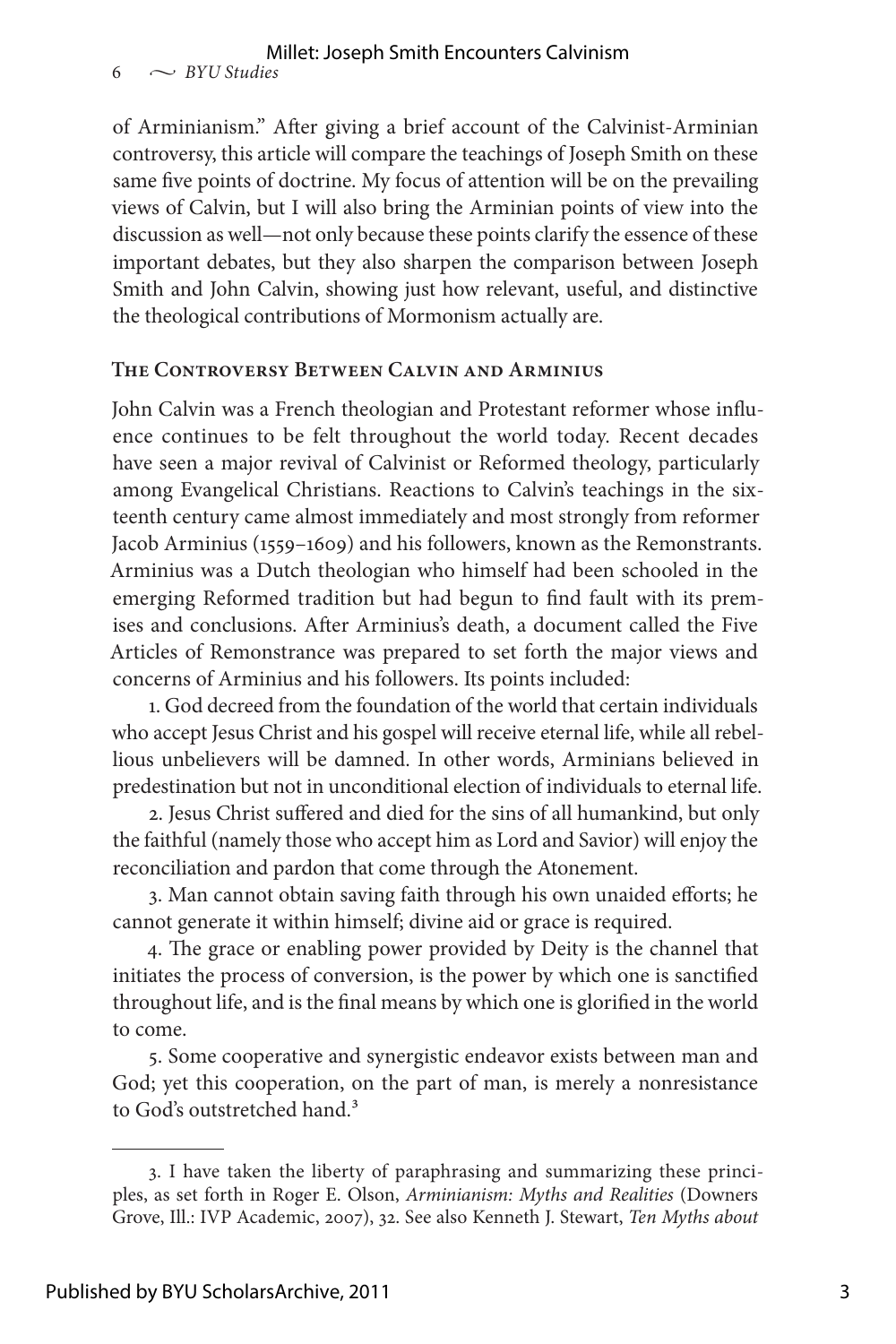## As Roger Olson of Truett Seminary at Baylor University has explained, the Arminian Articles had direct bearing on doctrines such as original sin, the salvation of children, grace, repentance, faith, and mercy: "Arminians believe that Christ's death on the cross provides a universal remedy for the guilt of inherited sin so that it is not imputed to infants for Christ's sake." In other words, "in Arminian theology all children who die before reaching the age of awakening of conscience and falling into actual sin (as opposed to inbred sin) are considered innocent by God and are taken to paradise."4 Moreover, the Remonstrants taught, in harmony with their Dutch leader, that "Christ's atoning death on the cross removed the penalty of original sin and released into humanity a new impulse that begins to reverse the depravity with which they all come into the world." In other words, every person born into the world is entitled to what the Remonstrants called "prevenient grace," which is "simply the convicting, calling, enlightening and enabling grace of God that goes before conversion and makes repentance and faith possible." This initial grace is, however, resistible by those who choose to reject Jesus's pardoning mercy.<sup>5</sup> Finally, the Remonstrants did not set forth an official position relative to the question of whether a man or woman may fall from grace or whether they enjoy "eternal security" following conversion.<sup>6</sup>

A noteworthy proponent of Arminian theology was John Wesley (1703–1791), the father of Methodism, a man President Brigham Young more than once lauded to be as good a man as lived on earth.<sup>7</sup> Today, many millions of Christians hold to the principles of Arminianism, whether they be Methodist, a part of one of the many offshoots of Methodism (the Holiness movements), or Baptist. Many Christians today, who may not be precise about or knowledgeable of their own theological tradition—even a surprising number who have a Reformed background—hold to Arminian perspectives. Their own personal, homespun version of religion is often instinctively more Arminian than Calvinistic.

The Synod of Dort, however, held in 1618–19 (over a period of seven months), opposed Arminius. The final decree of this council was the response of the Reformed theologians to the Remonstrants' challenge. Only thirteen Arminian representatives were present at this synod, and they were not allowed to vote. As a result, Calvin's system became a major part of

*Calvinism: Recovering the Breadth of the Reformed Tradition* (Downers Grove, Ill.: InterVarsity Press, 2011).

<sup>4.</sup> Olson, *Arminian Theology*, 33.

<sup>5.</sup> Olson, *Arminian Theology*, 34–35.

<sup>6.</sup> Olson, *Arminian Theology*, 32.

<sup>7.</sup> Brigham Young, in *Journal of Discourses*, 26 vols. (Liverpool: F. D. Richards and Sons, 1851–86), 7:5; 11:126.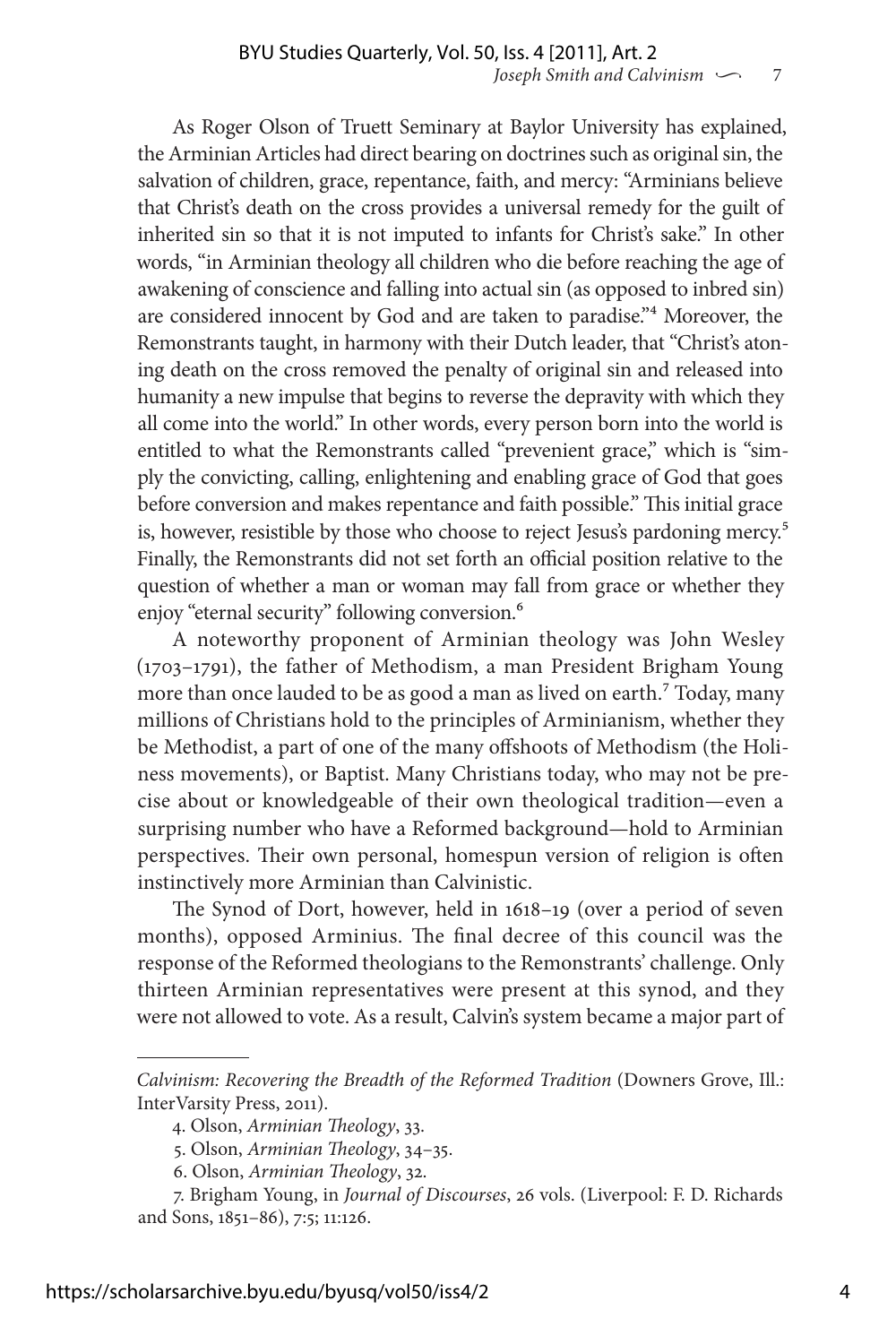8 ~ *BYU Studies* 

orthodox Christianity's statement of faith and eventually was incorporated in 1646 into the very significant Church of England document known as the Westminster Confession of Faith. Essentially, the followers of Calvin responded to each of the "five points of Arminianism," namely, (1) freedom of the will, (2) conditional election, (3) universal atonement, (4) resistible grace, and  $(5)$  falling from grace.<sup>8</sup> The Calvinist theologians then created the acronym TULIP to set forth their basic beliefs on these five points. The letters refer to:

- T = Total Depravity
- $U =$  Unconditional Election
- $L =$  Limited Atonement
- $I =$  Irresistible Grace
- $P =$  Perseverance of the Saints

In short, the Five Points of Calvinism were a direct reaction to the Five Points of Arminianism.

With this as background, I now turn to compare these five principles of Calvinism and Reformed theology with the teachings of Joseph Smith and the Restoration's perspective on each of them. The following discussions draw from the Book of Mormon, the Doctrine and Covenants, the Pearl of Great Price, and the teachings of Joseph Smith and his apostolic and prophetic successors in order to clarify the similarities and differences between LDS teachings and the key points of doctrine advanced by John Calvin and his adherents still today.

## **1. Total Depravity**

## **A Reformed Perspective**

Calvinism rests upon the central teaching of the sovereignty of God the Almighty. He is the Father of lights. He is over all, above and beyond all. Nothing takes place that is not part of his mind or his plan. God embodies every virtue, every divine attribute, and every positive quality. He has all power, knows all things, and is, inasmuch as he is incorporeal, everywhere present, in and through all things. Further, God is holy. As a transcendent and eminent being, he is separate and apart from all his creations and stands independent of the same. He is timeless (outside of time), impassible (incapable of feeling pain or suffering injury or damage), and immutable (does not change).

<sup>8.</sup> See Frank S. Page, *Trouble with the Tulip*, 2d ed. (Canton, Ga.: Riverstone Publishing, 2006), 26–28.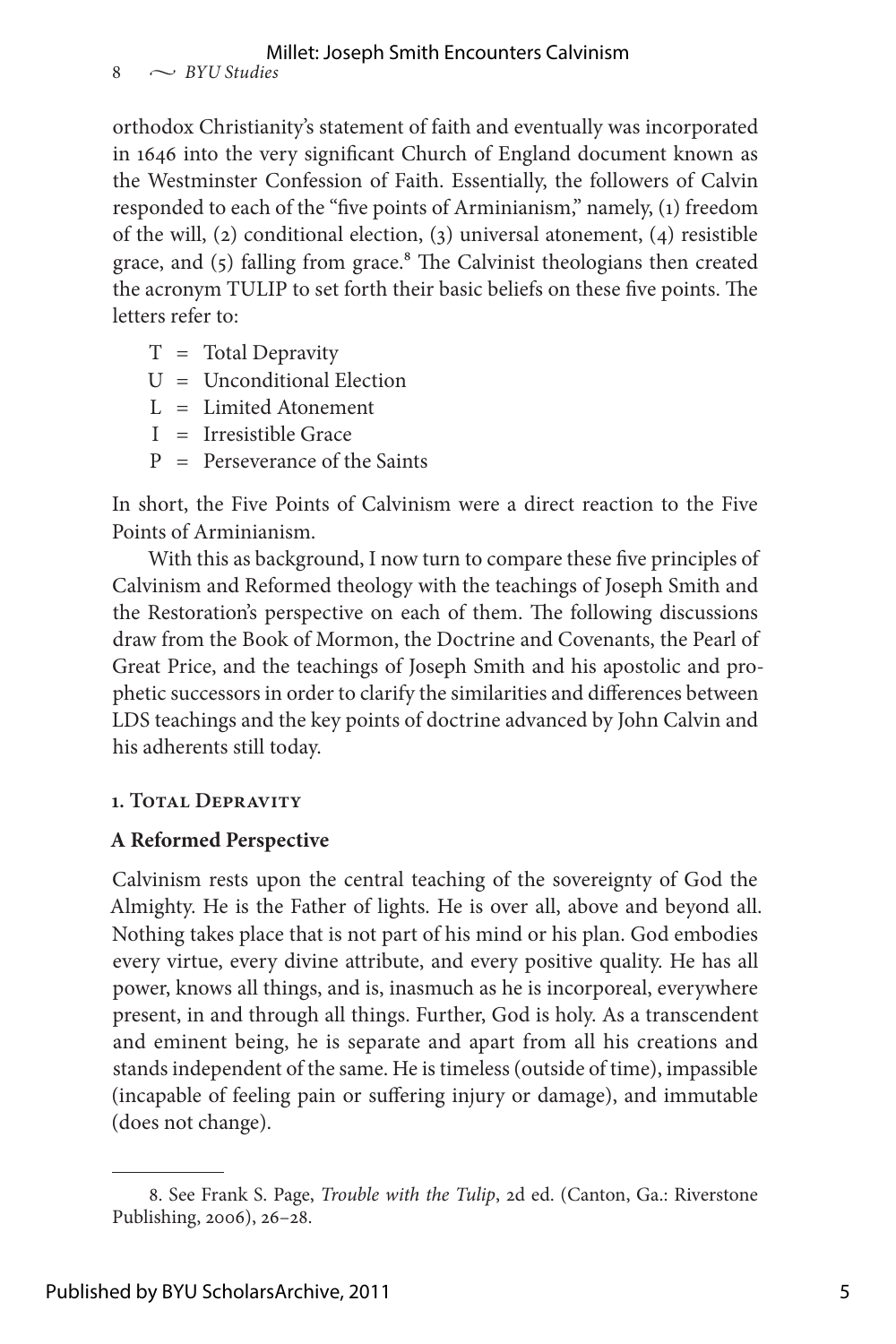Mortal men and women, on the other hand, are fallen, corrupt, wayward, prone to evil, rebellious—they are depraved. Man was created in the image and likeness of God, to be sure, but as a result of the Fall that image has been bent and marred. Humanity is unholy. In other words, no one deserves to be saved; all are sold under sin and deserve only to be damned and condemned by the wrath and justice of God.

Our good works, as Isaiah was instructed, are as "filthy rags" (Isa. 64:6). It is not that men and women are as bad as they can possibly be, nor is it impossible for them to perform noble actions, but rather every facet of the human personality is corrupt and at odds with the purposes of Deity. Total depravity is not, as Edwin H. Palmer has observed, absolute depravity. "Absolute depravity means that a person expresses his depravity to the *n*th degree at all times. Not only are all of his thoughts, words, and deeds sinful, but they are as vicious as possible. . . . It is not that he cannot commit a worse crime; rather it is that nothing that he does is good. Evil pervades every faculty of his soul and every sphere of his life."<sup>9</sup> The Heidelberg Catechism clarifies that good works are "only those which are done from true faith, according to the law of God, and to His glory."10 Palmer adds: "A relatively good work, on the other hand, may have the correct outward form but not be done from a true faith or to the glory of God. Thus non-Christians can perform relatively good deeds, even though they themselves are totally depraved."11

#### **An LDS Perspective**

Joseph Smith taught that we worship "a God in heaven, who is infinite and eternal, from everlasting to everlasting, the same unchangeable God, the framer of heaven and earth, and all things which are in them" (D&C 20:17). Our Father in heaven is a gloried, exalted, resurrected being, "the only supreme governor and independent being in whom all fullness and perfection dwell; . . . in Him every good gift and every good principle dwell; He is the Father of lights; in Him the principle of faith dwells independently, and He is the object in whom the faith of all other rational and accountable beings center for life and salvation."12 The Almighty sits enthroned, "with glory, honor, power, majesty, might, dominion, truth, justice, judgment,

<sup>9.</sup> Edwin H. Palmer, *The Five Points of Calvinism: A Study Guide*, enl. (Grand Rapids, Mich.: Baker Books, 1980), 9.

<sup>10.</sup> Question and Answer 91, cited in Palmer, *Five Points of Calvinism*, 11.

<sup>11.</sup> Palmer, *Five Points of Calvinism*, 11.

<sup>12.</sup> *Lectures on Faith* (Salt Lake City: Deseret Book, 1985), 2:2.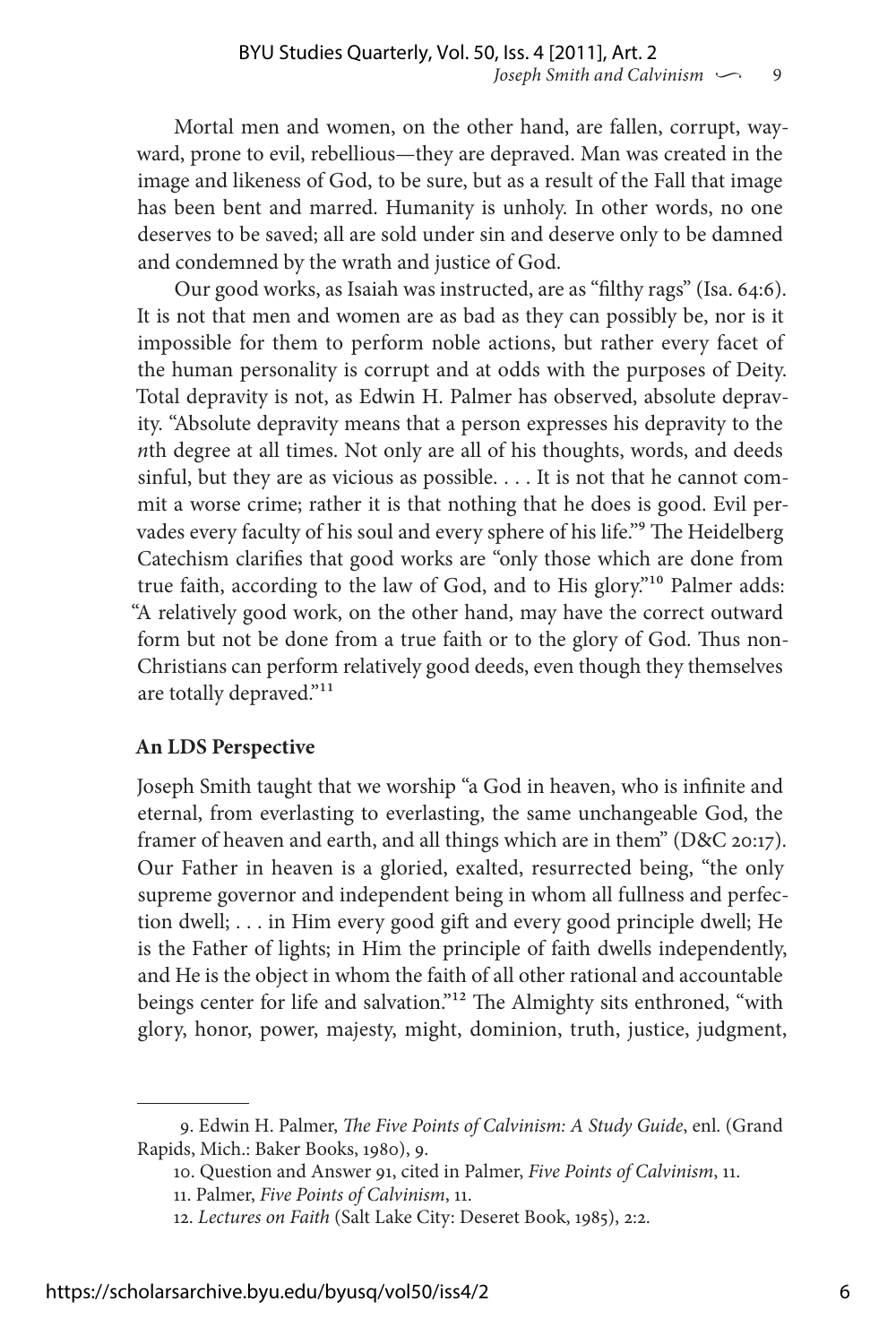mercy, and an infinity of fulness" (D&C 109:77). He is not a student, an apprentice, or a novice.

In 1840, Matthew S. Davis, a man not of the LDS faith, heard Joseph Smith preach in Washington, D.C. In a letter to his wife, he explained that Joseph taught, "I believe that there is a God, possessing all the attributes ascribed to Him by all Christians of all denominations; that He reigns over all things in heaven and on earth, and that all are subject to his power." Davis also reported that he heard the Mormon prophet say, "I believe that God is eternal. That He had no beginning, and can have no end. Eternity means that which is without beginning or end."<sup>13</sup>

As to the nature of humanity, Latter-day Saints often distinguish between *eternal man* and *mortal man*. We believe that we are the spirit sons and daughters of God, that we have upon us God's image and likeness, and that within us, albeit in rudimentary form, are divine attributes and qualities. In short, we have the power and potential, through the Atonement of Jesus Christ, to grow spiritually and become more and more Christlike, more and more like God, to become, as Peter taught, "partakers of the divine nature" (2 Pet. 1:4).

At the same time, we live in a fallen world, are conceived in sin (Moses 6:55; see also Ps. 51:5), and inhabit a corruptible and fallen body. While Latter-day Saints do not believe they are either accountable or responsible for Adam's transgression in Eden (Moses 6:53; A of F 2), it is safe to say that they are affected dramatically by that fall—physically, mentally, emotionally, and spiritually. In the words of the brother of Jared, "because of the fall our natures have become evil continually" (Ether 3:2). We are, in the language of Lehi, "lost because of the transgression of [our first] parents" (2 Ne. 2:21). In my view, there are few doctrines that receive a stronger confirmation in daily life than the Fall. People are sinful, they stray, they often avoid what is elevating and yearn for that which is despicable. If they are devoid of divine aid and without spiritual resuscitation, they remain forever lost and fallen (1 Ne. 10:6), enemies to God and to themselves (Mosiah 3:19; Alma 41:11), spiritually stillborn. This is a sobering perspective on the Fall, but without it there may be no solid reverence for the holy Atonement; one does not fully appreciate the medicine if he or she does not suspect or take seriously the malady.14

<sup>13.</sup> Joseph Smith Jr., *History of The Church of Jesus Christ of Latter-day Saints,* ed. B. H. Roberts, 2d ed., rev., 7 vols. (Salt Lake City: Deseret Book, 1971), 4:78–79.

<sup>14.</sup> See Ezra Taft Benson, *A Witness and a Warning* (Salt Lake City: Deseret Book, 1988), 33.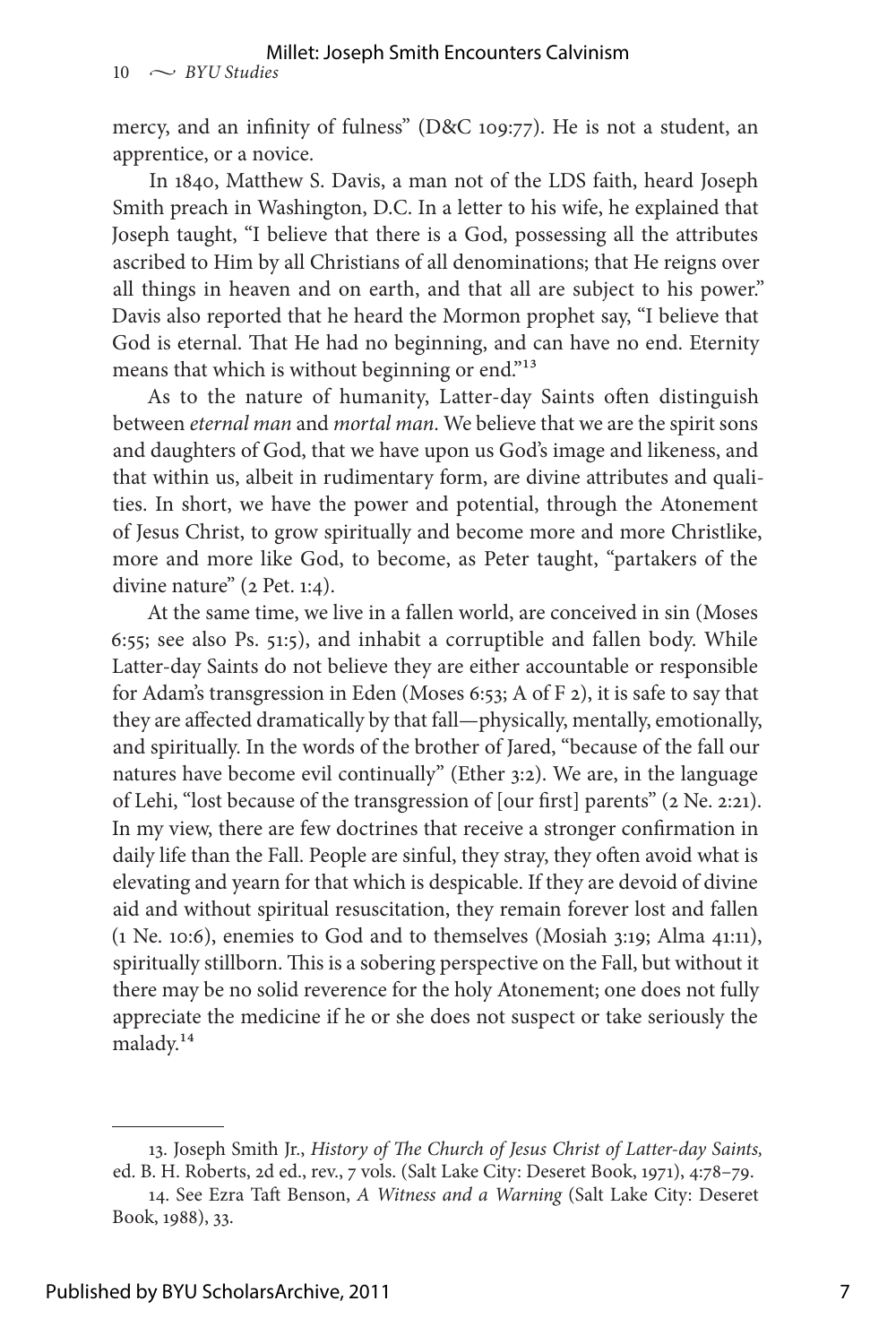And yet in spite of the clarity of teachings, particularly within the Book of Mormon, regarding the cataclysmic effects of the Fall, few Mormons would speak of humankind as "totally depraved" by nature. For one thing, most followers of Joseph Smith would state that because God had forgiven Adam and Eve their transgression in Eden, there is no "original sin," "original guilt," "curse of Adam," or taint perpetuated through the sons and daughters of Adam and Eve (Moses 6:53–54; see also Moro. 8:8). From an LDS perspective, the Fall was as much a part of the foreordained plan of the Father as the Atonement; Jesus was indeed "the Lamb slain from the foundation of the world" (Rev. 13:8; Moses 7:47). We are not now, as traditional Christianity would aver, a part of God's Plan B, Plan A having been foiled by our first parents' presumptuous and power-hungry quest to be like the Almighty.

C. S. Lewis did not hold to a traditional Christian view of human depravity either, but rather represents eloquently a perspective similar to the views and attitudes of Latter-day Saints. For one thing, Lewis concluded that if people are depraved, they cannot even decide between what is good and what is evil. "The doctrine of Total Depravity—when the consequence is drawn that, since we are totally depraved, our idea of good is worth simply nothing—may thus turn Christianity into a form of devilworship." Lewis also observed: "I disbelieve that doctrine [total depravity], partly on the logical ground that if our depravity were total we should not know ourselves to be depraved, and partly because experience shows us much goodness in human nature."<sup>15</sup>

Lewis observed that the Fall offered "a deeper happiness and a fuller splendour" than if there had been no Fall. Because man has fallen, he pointed out, "for him God does the great deed." For man, the prodigal, "the eternal Lamb is killed." Thus "if ninety and nine righteous races inhabiting distant planets that circle distant suns, and needing no redemption on their own account, were made and glorified by the glory which had descended into our race"—namely Jesus Christ, the Lamb of God—then "redeemed humanity" would become "something more glorious than any unfallen race." "The greater the sin," he continued, "the greater the mercy: the deeper the death, the brighter the rebirth. And this super-added glory will, with true vicariousness, exalt all creatures and those who have never fallen will thus bless Adam's fall."16 Or, stated more simply, redeemed humanity will rise to greater heights hereafter than unfallen humanity.

<sup>15.</sup> C. S. Lewis, *The Problem of Pain* (New York: Touchstone, 1996), 32, 59; see also C. S. Lewis, *Christian Reunion and Other Essays* (London: William Collins Sons, 1990), 60.

<sup>16.</sup> C. S. Lewis, *Miracles* (New York: Touchstone, 1996), 162.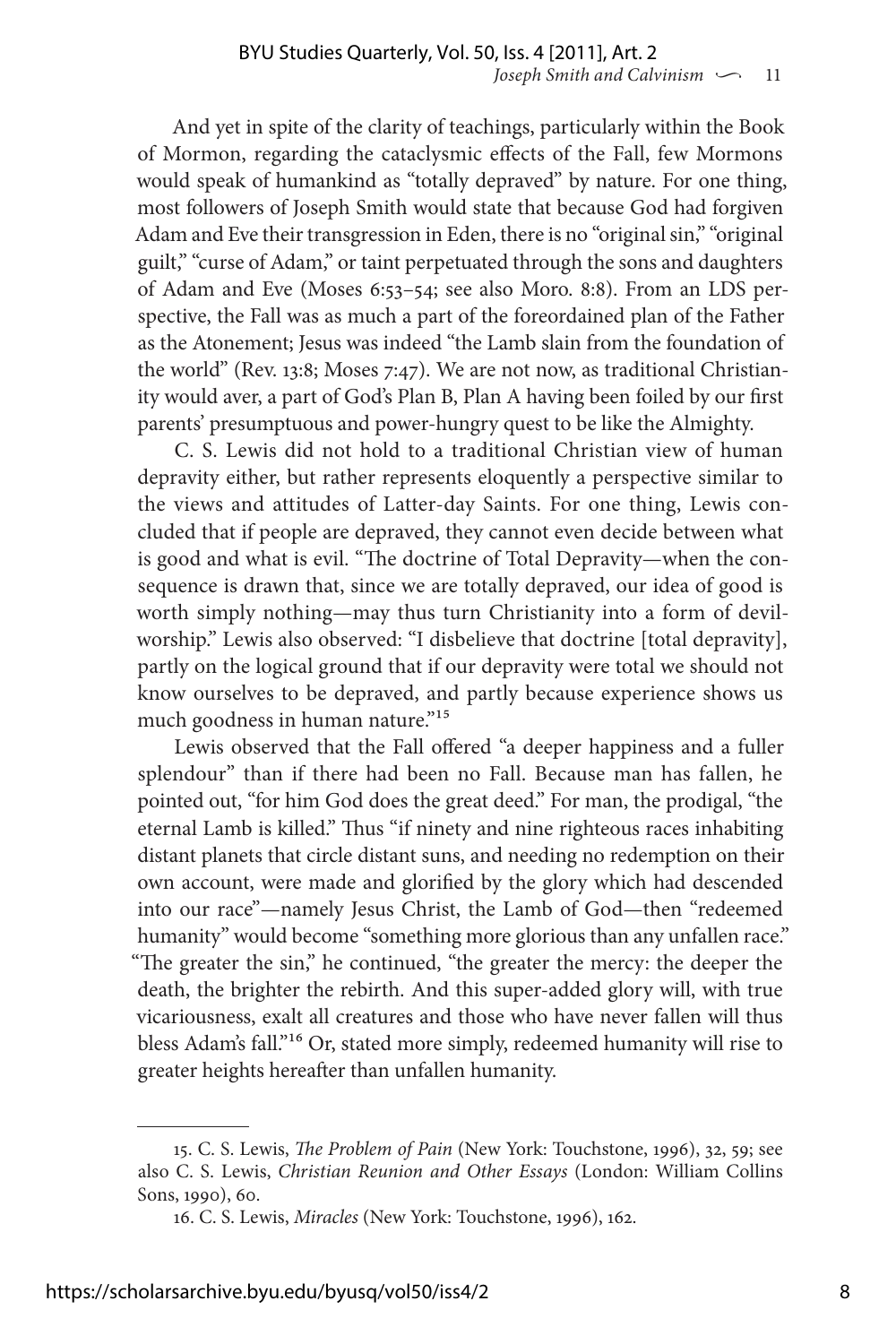12  $\sim$  *BYU Studies* 

It has been my experience that few Christians with whom I have associated are completely comfortable with the stark expression that people are by nature totally *depraved*. That word seems an apt description of characters like Ghengis Khan or Adolf Hitler or Ted Bundy or Osama bin Laden, but very few of us have daily dealings with such types. As a result, my observation is that there has been an effort among Christian writers to make this concept more palatable.17 Many of my Reformed colleagues speak instead of "Total Inability,"18 of men and women's incapacity to extricate themselves from the chains of hell without the intervention of a Savior. They note that total depravity is merely a graphic expression intended to sober us to the everlasting reality that we are helpless and hopeless without the mercy and grace of Jesus Christ and the cleansing powers of his Atonement. As my Evangelical friend and colleague Richard Mouw put it, "Even if we were not fallen, we would be totally dependent on God's goodwill."<sup>19</sup>

In summary, Joseph Smith's teachings provide a more optimistic picture of the human race than either Calvinism or Arminianism, both of which hold to a view of human depravity. The Book of Mormon describes us as fallen and lost, natural men, without the mediation of Jesus Christ (1 Ne. 10:6; Mosiah 3:19). At the same time, there would be no place within LDS circles for a kind of Edwardsian "sinners in the hands of an angry God"<sup>20</sup> motif; neither would there be place for the Arminian claim that man "by himself [can] neither think, will, nor do any thing that is truly good."<sup>21</sup> All humans are the spirit sons and daughters of their Father in Heaven, Latter-day Saints are taught, and from him we inherit remarkable spiritual possibilities.

#### **2. Unconditional Election**

#### **A Reformed Perspective**

John Calvin taught clearly that God loves all of his children and would that all might be saved. As I have indicated above, however, no single person *deserves* to be saved, for, in the words of Paul to the saints at Rome, "all

<sup>17.</sup> I say this in light of the revival of the old-time Calvinism through the writings and sermons of such contemporary Evangelical Christians as John Piper, R. C. Sproul, James Montgomery Boice, and John F. MacArthur.

<sup>18.</sup> See Palmer, *Five Points of Calvinism*, 14.

<sup>19.</sup> Richard J. Mouw, *Calvinism in the Las Vegas Airport: Making Connections in Today's World* (Grand Rapids, Mich.: Zondervan, 2004), 28.

<sup>20.</sup> Jonathan Edwards (1703–58) is perhaps the most revered Calvinistic theologian/evangelist of the First Great Awakening.

<sup>21.</sup> The Five Articles of the Remonstrants (1610), Dennis Bratcher, ed., www .crivoice.org/creedremonstrants.html.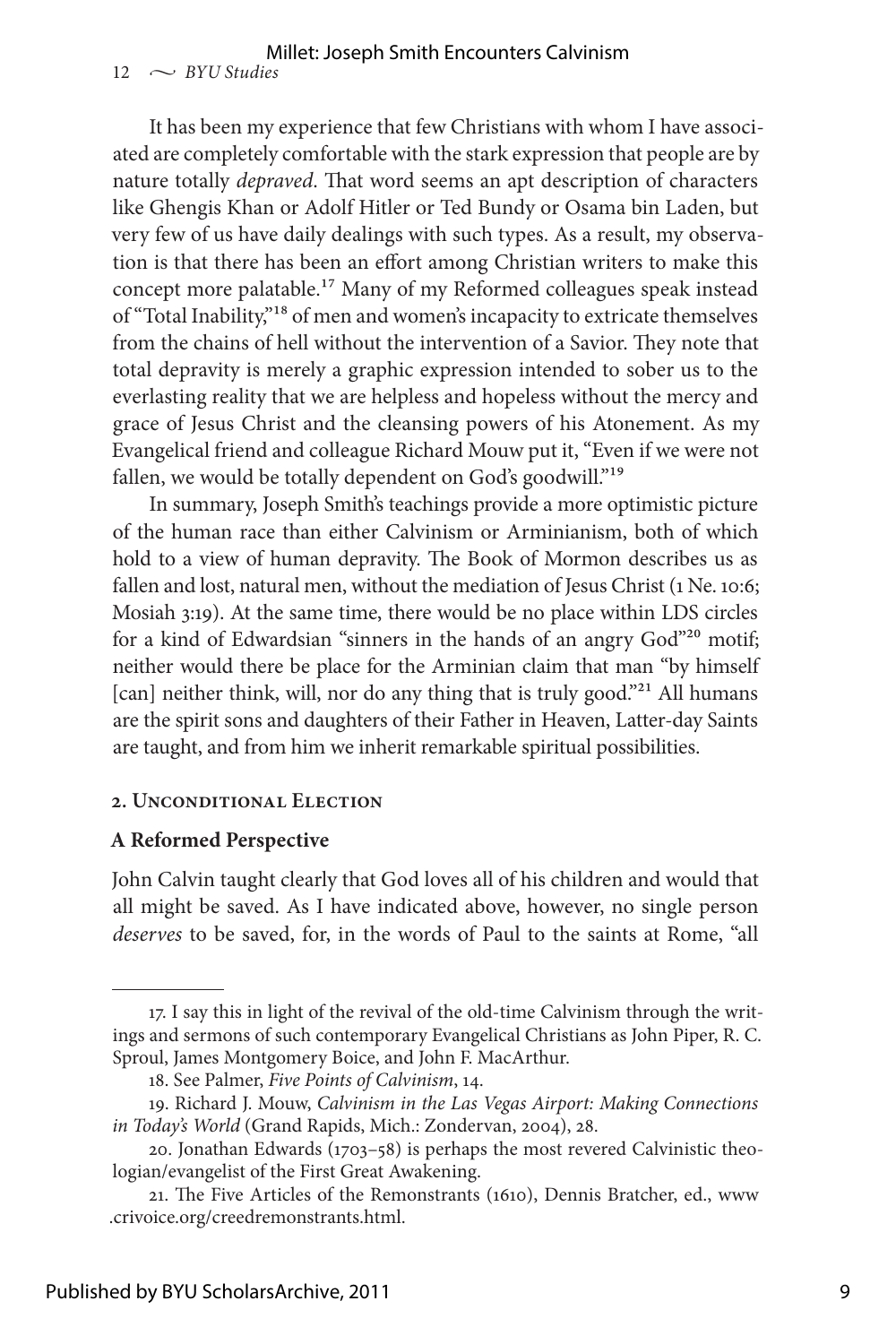have sinned and come short of the glory of God" (Rom. 3:23). However, the Almighty chose from before the foundations of this world—long before they were born on earth (while they were yet only anticipations in the mind of the Father)—to save a portion of his creatures whom he designates as the *elect*. All others are among the *reprobate*, the lost, the damned.

The Westminster Confession explains that the elect are chosen, not for any act of their own, not for any grand deeds they will necessarily perform as mortals, but rather as a supernal manifestation of God's loving kindness. The reprobate are damned from eternity. The elect are those who will respond to the word in mortality, while the reprobate will remain outside the pale of heaven's mercies and Christ's salvation.<sup>22</sup> This doctrine, known to the world as predestination, affirms that God's purposes will not fail, that salvation will come to his elect unconditionally. Richard Mouw calls this a form of "divine selectiveness." It is "a divine power that seems to reach down and grab a person by surprise." Further, he adds, "many of us have to admit that our coming to faith has a strong element of being drawn in against our own inclinations."23

Another Calvinist aptly described the reaction to divine election or predestination by most persons on the street: "When the terms *predestination* or *divine election* are used, a shiver goes down many people's spines; and they picture man caught in the clutches of a horrible, impersonal Fate. Others—even those who believe in the doctrine—think it is something that is all right for the theological classroom, but that it has no place in the pulpit. They would rather have people study it in secret in the privacy of the home." This writer went on to certify, to the contrary, that predestination "is perhaps the finest, warmest, most joyous teaching in all the Bible. It will cause the Christian to praise and thank God for saving him, a good for nothing, hell-deserving sinner."24

Or, as R. C. Sproul has declared:

Our final destination, heaven or hell, is decided by God, not only before we get here, but before we are even born. It teaches that our ultimate destiny is in the hands of God. Another way of saying it is this: From all eternity, before we ever live, God decided to save some members of the human race and to let the rest of the human race perish. God made a choice—he chose some individuals to be saved unto everlasting blessedness in heaven and others he chose to pass over, to allow them to follow the consequences of their sins into eternal torment in hell.

<sup>22.</sup> The Westminster Confession of Faith, 3.6a, 12.1, http://www.reformed.org/ documents/wcf\_with\_proofs/.

<sup>23.</sup> Mouw, *Calvinism in the Las Vegas Airport*, 31, 32.

<sup>24.</sup> Palmer, *Five Points of Calvinism*, 24.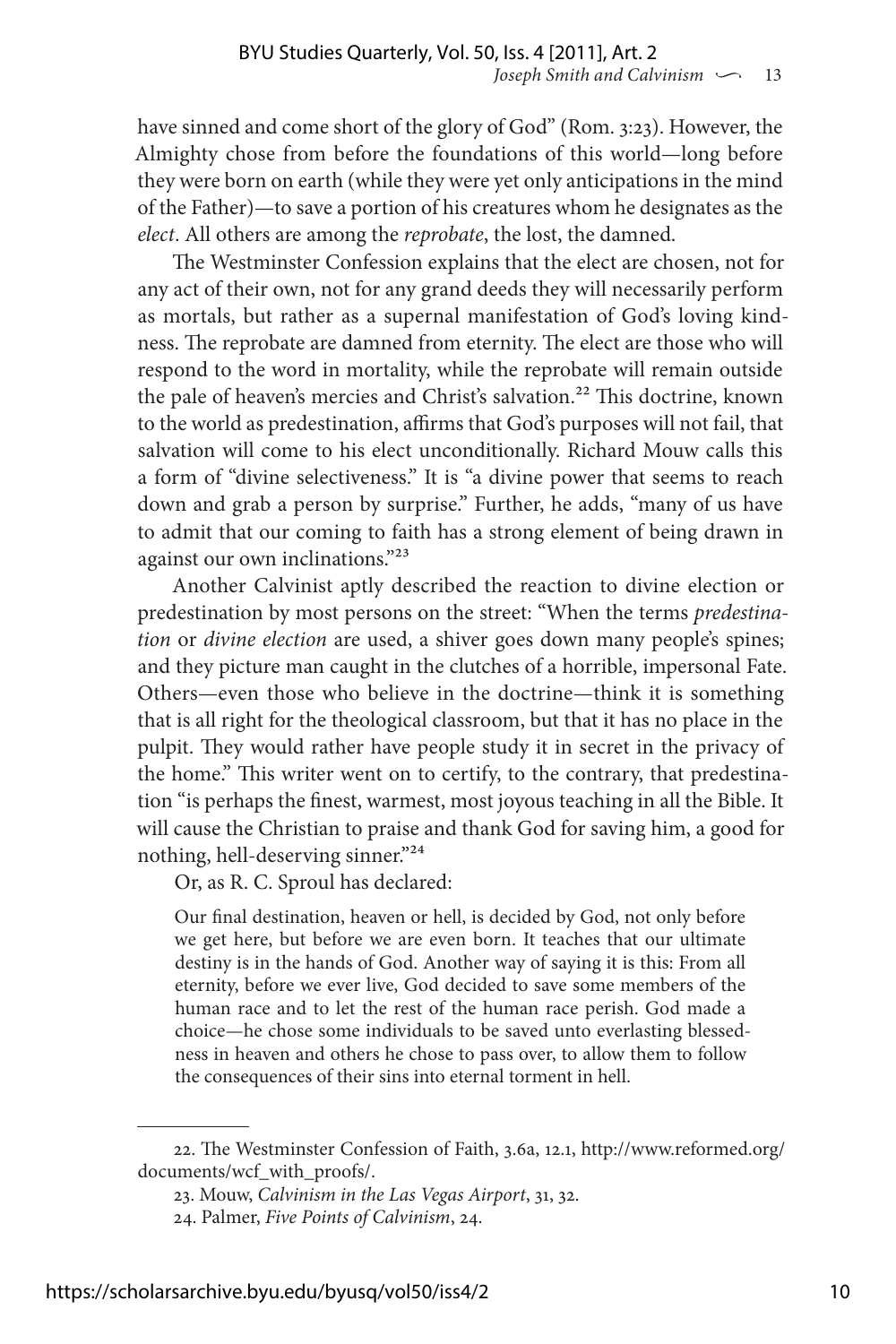Further, to say "that God foreordains all that comes to pass is simply to say that God is sovereign over his entire creation. If something could come to pass apart from his sovereign permission, then that which came to pass would frustrate his sovereignty. . . . If God is not sovereign, then God is not God."25

## **An LDS Perspective**

The doctrine of divine election or predestination is comforting to many Christians, inasmuch as it lays stress upon God's power to accomplish his eternal purposes. It is a tight theological system, void of any doctrinal wiggle room. People are either saved or damned. They are either chosen before they were ever born to be heirs of heaven or selected before they took their first breath as inheritors of hell. It is interesting to note that four members of young Joseph Smith's family joined the local Presbyterian Church in Palmyra (JS–H 1:7), and we would be safe in presuming that Reformed theology informed the teachings of that church. Joseph Smith Sr. was a deeply spiritual man and found himself more attracted to Universalism, a belief that the Almighty will eventually find a way, through his infinite love and endless patience, to save all of his children and bring them to heaven. Young Joseph reported that he was somewhat impressed with Methodism (JS–H 1:8) and thus may have been more Arminian in his thinking at that young age.

It would seem that the earliest serious study in the Prophet Joseph's life bearing upon the question at hand would have been his translation of the Book of Mormon. This text certainly points its readers to the majesty of God and to the plight of fallen men and women and of their utter helplessness without the intervention of a Savior. And yet it also speaks at great length about our capacity to choose for ourselves whether we will take the path of salvation or the path of damnation (2 Ne. 2:25–26; Hel. 14:30). Similar teachings are to be found in the Doctrine and Covenants (D&C 58:26– 28; 61:22; 62:8).

Joseph Smith clarified that election is a synergistic work between man and God: "This is the election we believe in, . . . in the words of the beloved Peter and Paul, we exhort you to 'work out your *own salvation* with fear and trembling, for it is *God which worketh in you* both to will and to do His good pleasure.'"26 Instead of trying to separate into "water-tight compartments" what God does and what man must do, God and man are working

<sup>25.</sup> R. C. Sproul, *Chosen by God: Know God's Perfect Plan for His Glory and His Children* (Wheaton, Ill.: Tyndale House, 1986), 22, 26.

<sup>26.</sup> Smith, *History of the Church*, 4:266; italics added.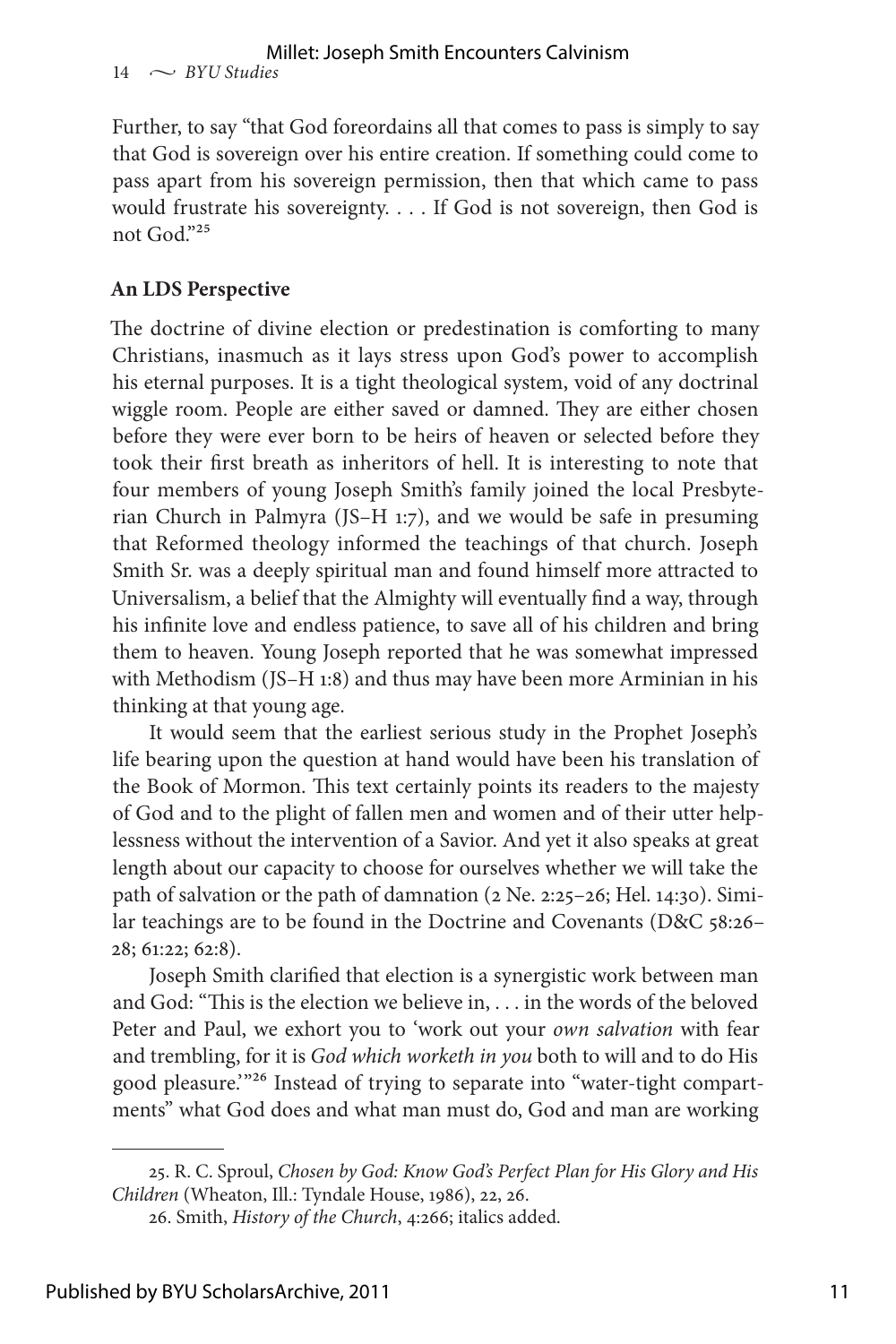together toward the salvation of the human soul.<sup>27</sup> To be sure, while many Reformed thinkers are convinced that every electron that moves does so under the sovereign eye of Deity and every human decision to choose right or yield to evil is predetermined according to a *monergistic* plan (God governs in all affairs and preplans the end from the beginning), yet a form of human free will exists.28 In that vein, since the time of Calvin many of his followers have tended to shy away from what has been called "double predestination," the belief that God not only chooses some for heaven but also actively predestines some to eternal hell and torment; instead, they accept that man's movement toward the good is God-directed and Godempowered, while an individual must actually choose *not* to accept Christ. That is, the depraved demonstrate why they should be damned. On the other hand, John Wesley plainly taught that an acceptance of unconditional election necessitates an acceptance of double predestination.<sup>29</sup>

Joseph Smith may have encountered the doctrine of premortal existence, the belief that we lived as spirits or organized intelligences (Abr. 3:22– 23) before we were born, as early as his translation of Alma 13 in the Book of Mormon, although Orson Pratt offers his opinion that these teachings may not have registered with the Prophet at the time.<sup>30</sup> It was most likely when Joseph was involved in his inspired translation of Genesis (Moses 3:5; 4:1–4) that the concept of life before this life burst upon his understanding. Out of this salient teaching came the doctrine of foreordination. "Every man who has a calling to minister to the inhabitants of the world was ordained to that very purpose in the grand council of heaven."<sup>31</sup> And yet the thirteenth chapter of Alma makes clear that all premortal calls and assignments are conditional, that not all of those who were ordained there to carry out important labors in this second estate will live worthy of their foreordination (Alma 13:4). In the words of President Harold B. Lee:

Despite that calling which is spoken of in the scriptures as "foreordination," we have another inspired declaration: "Behold, there are many called, but few are chosen" (D&C 121:34). This suggests that even though

<sup>27.</sup> See C. S. Lewis, *Mere Christianity* (New York: Touchstone, 1996), 131–32. Lewis makes specific reference to Paul's synergistic thinking in Philippians 2:12–13, in which the Philippian saints are told to work out their own salvation with fear and trembling, but then are instructed that it is God who is working within them both to do and will his good pleasure. An LDS perspective might be stated similarly.

<sup>28.</sup> See, for example, Norman Geisler, *Chosen but Free: A Balanced View of Divine Election*, 2d ed. (Minneapolis, Minn.: Bethany House, 2001).

<sup>29.</sup> See Olson, *Arminian Theology*, 108.

<sup>30.</sup> Orson Pratt, in *Journal of Discourses,* 15:249.

<sup>31.</sup> Smith, *Teachings of the Prophet*, 365.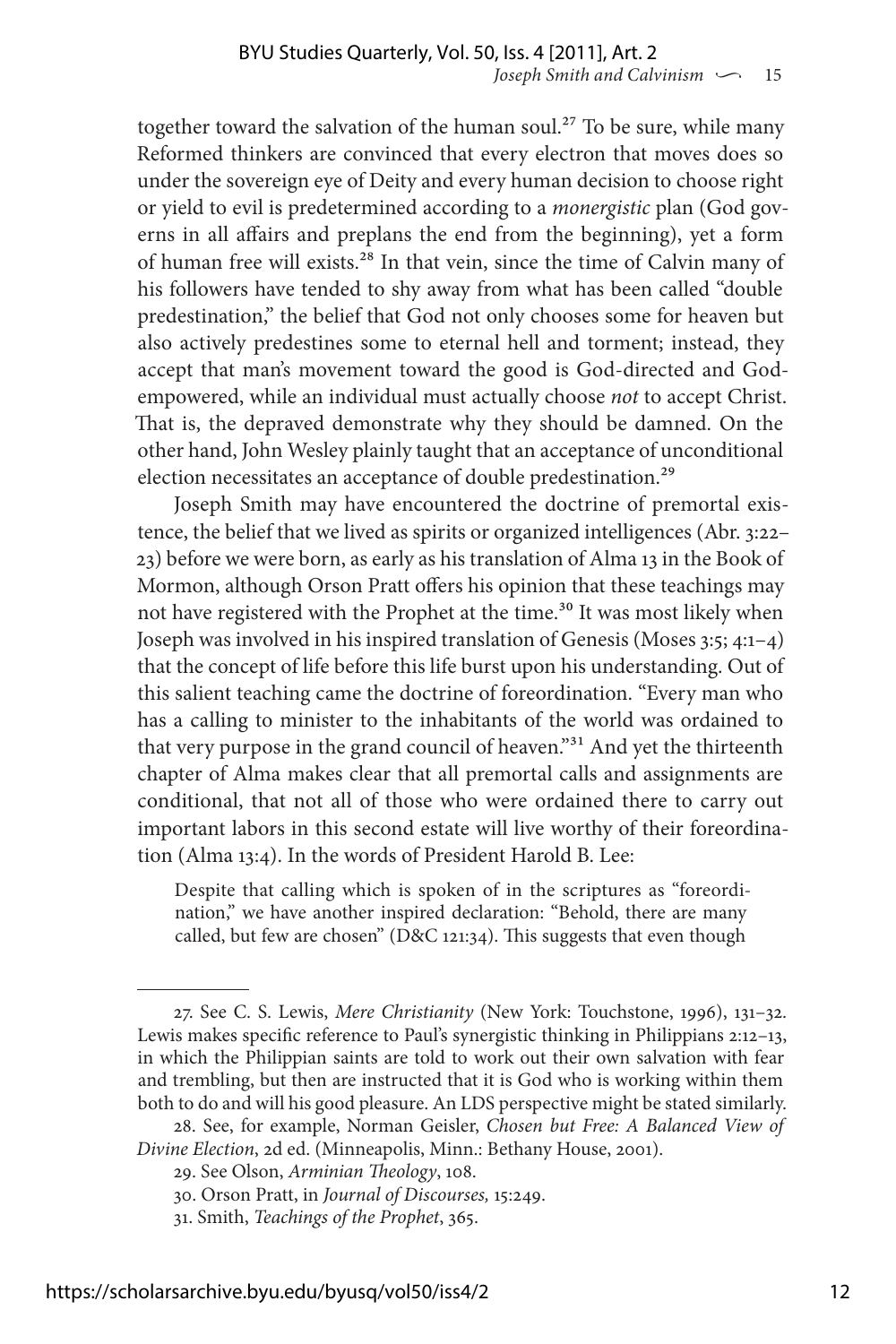$16 \sim$  *BYU Studies* 

we have our free agency here, there are many who were foreordained before the world was, to a greater state than they have prepared themselves for here. Even though they might have been among the noble and great, from among whom the Father declared he would make his chosen leaders, they may fail of that calling here in mortality.<sup>32</sup>

Latter-day Saints place freedom of the will at the heart of the plan of salvation and insist that only a free and open acceptance of the gospel of Jesus Christ—motivated by one's acknowledgment of and love for the Savior—brings happiness here and eternal reward hereafter. In a similar vein, Arminian Roger Olson points out that "the main reason Arminians reject the Calvinistic notion of monergistic salvation, in which God unconditionally elects some to salvation and bends their wills irresistibly, is that it violates the character of God and the nature of a personal relationship. If God saved unconditionally and irresistibly, why doesn't he save all? . . . If the humans chosen by God cannot resist having a right relationship with God, what kind of relationship is it?"<sup>33</sup>

Moreover, while Mormonism diverges less from Arminianism than from Calvinism on the point of election, it should be remembered that the LDS concept of election goes beyond matters of personal belief and includes the performance of ordinances by those in authority. An Arminian "priesthood of all believers" stands in stark contrast to the ordered system of Church priesthood offices and keys as found among Latter-day Saints.

Further, Latter-day Saints almost never use the term *predestination* in connection to their own salvation; however, Joseph Smith indicated that there was one matter that was indeed predestined from before the world was, namely, the redeeming work of Jesus Christ. The King James Version of Romans 8:29–30 reads: "For whom he [God the Father] did foreknow, he also did predestinate to be conformed to the image of his Son, that he might be the firstborn among many brethren. Moreover whom he did predestinate, them he also called: and whom he called, them he also justified: and whom he justified, them he also glorified." Even though the word "whom" at the beginning of these three phrases is a plural relative pronoun (*hous*) in the Greek, note how the Joseph Smith Translation (JST) of this passage reads these as singular references to Christ, consistent with the singular "firstborn" in verse 29: "For him [Christ] whom he [God the Father] did foreknow (*proegnō*), he also did predestinate (*proōrisen*) to be conformed

<sup>32.</sup> Harold B. Lee, in Conference Report, October 1973, 7. For a strong statement against predestination, see James E. Talmage, *Articles of Faith* (Salt Lake City: The Church of Jesus Christ of Latter-day Saints, 1961), 191.

<sup>33.</sup> Olson, *Arminian Theology*, 38.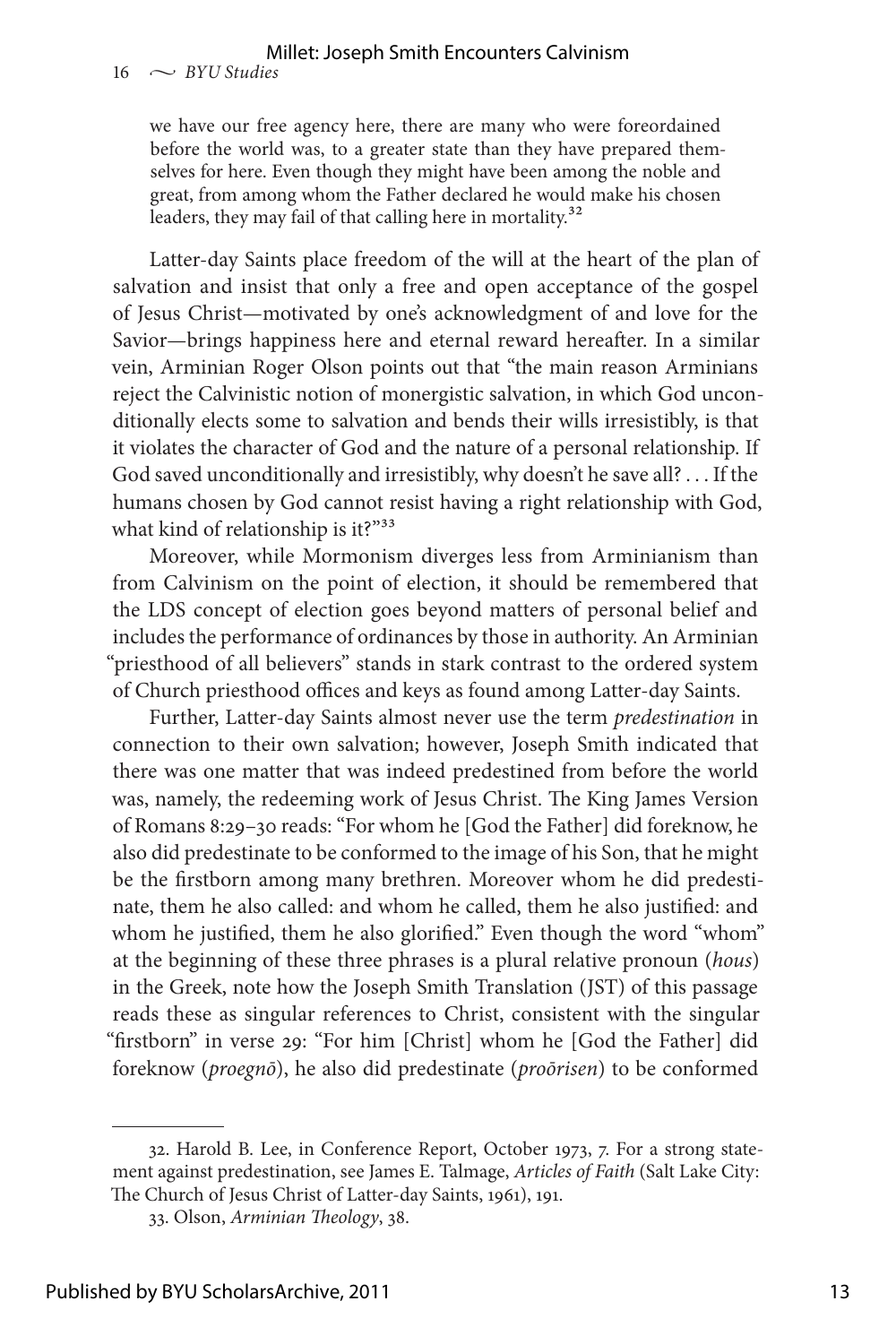to his [God's] image, that he might be the firstborn among many brethren. Moreover, him whom he did predestinate [apparently still referring to Jesus], him he also called; and him whom he called, him he also sanctified; and him whom he sanctified, him he also glorified."

Clearly, the JST shifts the emphasis away from the supposed predestination of the saints to the predestination of Christ, consonant with Peter's focus in Acts 2:23 on the deliverance and crucifixion of Jesus by lawless hands "by the determinate (*hōrismenēi*) counsel and foreknowledge (*prognōsei*) of God." If salvation is to come, it will come through Christ and in no other way. That proposition is set, fixed, established, and unchangeable. It is predestined. Joseph Smith thus explained that "unconditional election of individuals to eternal life was not taught by the Apostles," but rather that through the plan established from the foundation of the world, "God did elect or predestinate, that all those who would be saved, should be saved in Christ Jesus, and through obedience to the Gospel."34

As to the matter of reprobation, the concept that persons were preordained to damnation and to serve as a hindrance and impediment to the ongoing work of God's kingdom, President Joseph Fielding Smith stated:

Every soul coming into this world came here with the promise that through obedience he would receive the blessings of salvation. No person was foreordained or appointed to sin or to perform a mission of evil. No person is ever predestined to salvation or damnation. Every person has free agency. Cain was promised by the Lord that if he would do well, he would be accepted (Gen. 4:6–7; Moses 5:22–23). Judas had his agency and acted upon it; no pressure was brought to bear on him to cause him to betray the Lord, but he was led by Lucifer. If men were appointed to sin and betray their brethren, then justice could not demand that they be punished for sin and betrayal when they are guilty.<sup>35</sup>

The scriptures plainly attest that Christ "will have all men to be saved and to come to the knowledge of the truth" (1 Tim. 2:4). The Lord is longsuffering toward us, "not willing that any should perish, but that all should come to repentance" (2 Pet. 3:9).

In summary, while many of the fires of "high Calvinism"36 burned brightly and steadily in the nineteenth century, principally within Presbyterian and Congregational circles, the Book of Mormon writers spoke

<sup>34.</sup> Smith, *Teachings of the Prophet*, 189.

<sup>35.</sup> Joseph Fielding Smith, *Doctrines of Salvation*, 3 vols., comp. Bruce R. McConkie (Salt Lake City: Bookcraft, 1954–56), 1:61.

<sup>36.</sup> Theodore Beza (1519–1605), the man many consider to be Calvin's successor, did much to extend and intensify Calvin's teachings into what is known as high Calvinism.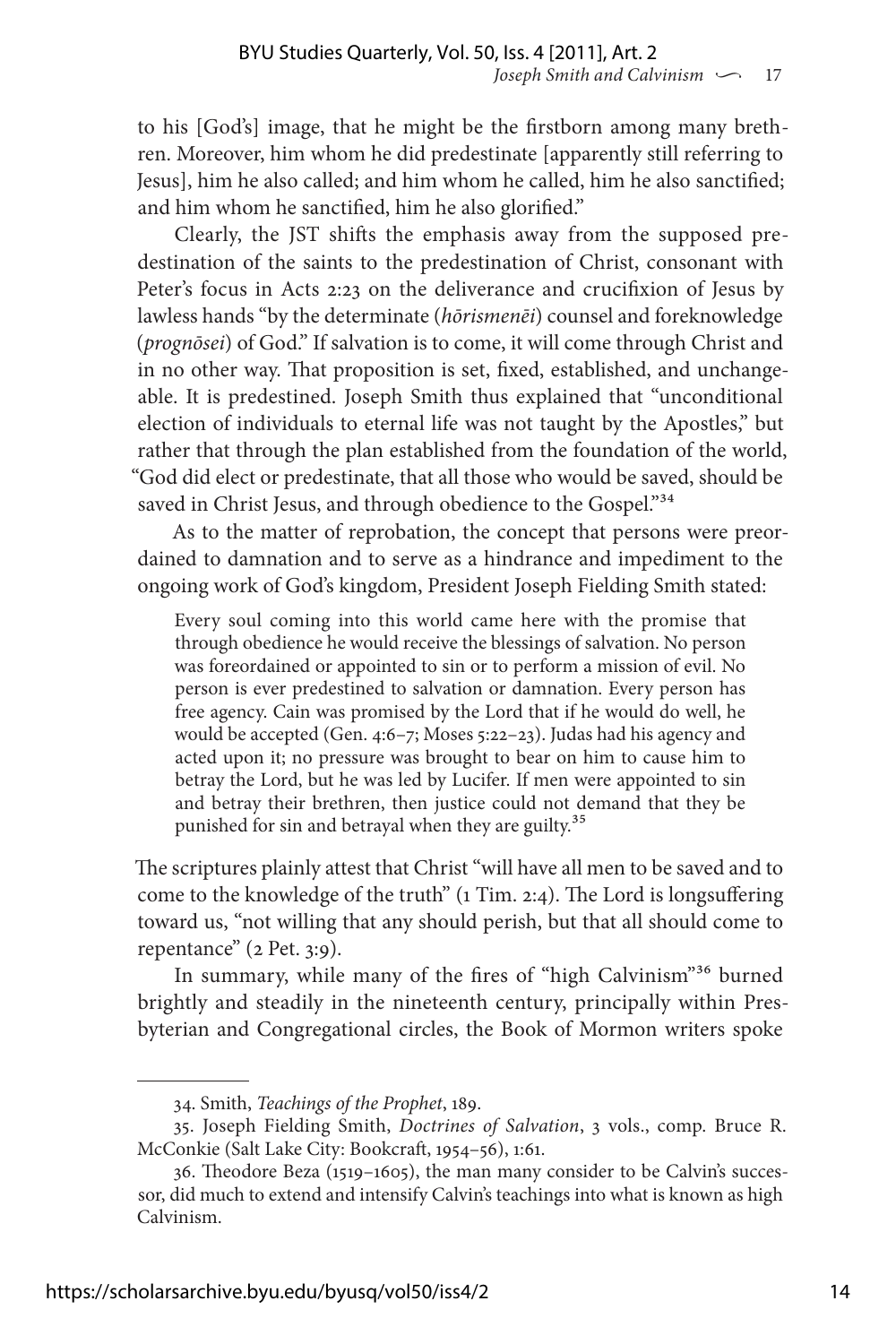18  $\sim$  BYU Studies

of a God who would extend himself to bless and save all his children but who would extend salvation only to those who made a personal choice for the gospel of Jesus Christ. God had not predestined the Zoramites, who extolled their elect status atop the Rameumptom (Alma 31), nor would he save or damn any soul either casually or capriciously.

# **3. Limited Atonement**

# **A Reformed Perspective**

The Reformed perspective on the saving breadth of Christ's Atonement rests upon the two previous elements of the faith: total depravity and unconditional election. Since no one deserves to be saved, and since only a select portion of God's children will enjoy eternal life, it follows that only some of the human population will accept and apply the propitiatory offering of Jesus's suffering and death. That is to say, the Atonement is limited to those who are elected to salvation, only to those predestined for heaven.

In defining a limited Atonement, or as some have called it, "Particular Redemption,"37 Calvin himself pointed out:

The whole world does not belong to its Creator except that grace rescues from God's curse and wrath and eternal death a limited number who would otherwise perish. But *the world itself is left to its own destruction, to which it has been destined*. Meanwhile, *although Christ interposes himself as mediator, he claims for himself, in common with the Father, the right to choose*. "I am not speaking," he says, "of all; I know whom I have chosen" (John 13:18). If anyone asks whence he has chosen them, he replies in another passage: "From the world" (John 15:19), which he excludes from his prayers when he commends his disciples to the Father (John 17:9). This we must believe: when he declares that he knows whom he has chosen, he denotes in the human genus a particular species, distinguished not by the quality of its virtues but by heavenly decree.<sup>38</sup>

Calvin later added that "the doctrine of salvation, which is said to be reserved solely and individually for the sons of the church, is falsely debased when presented as effectually profitable to all."39

This point of view raises questions: For whom did the Savior give his life? For whom did he intend to die? To which men or women does Christ open the door to salvation here and glorification hereafter? "The doctrine of the limited atonement," Richard Mouw has observed, "has been the most debated of the TULIP teachings within the Calvinist camp, and there are

<sup>37.</sup> See Mouw, *Calvinism in the Las Vegas Airport*, 40.

<sup>38.</sup> Calvin, *Institutes of the Christian Religion*, 3.22.7; italics added.

<sup>39.</sup> Calvin, *Institutes of the Christian Religion*, 3.22.10.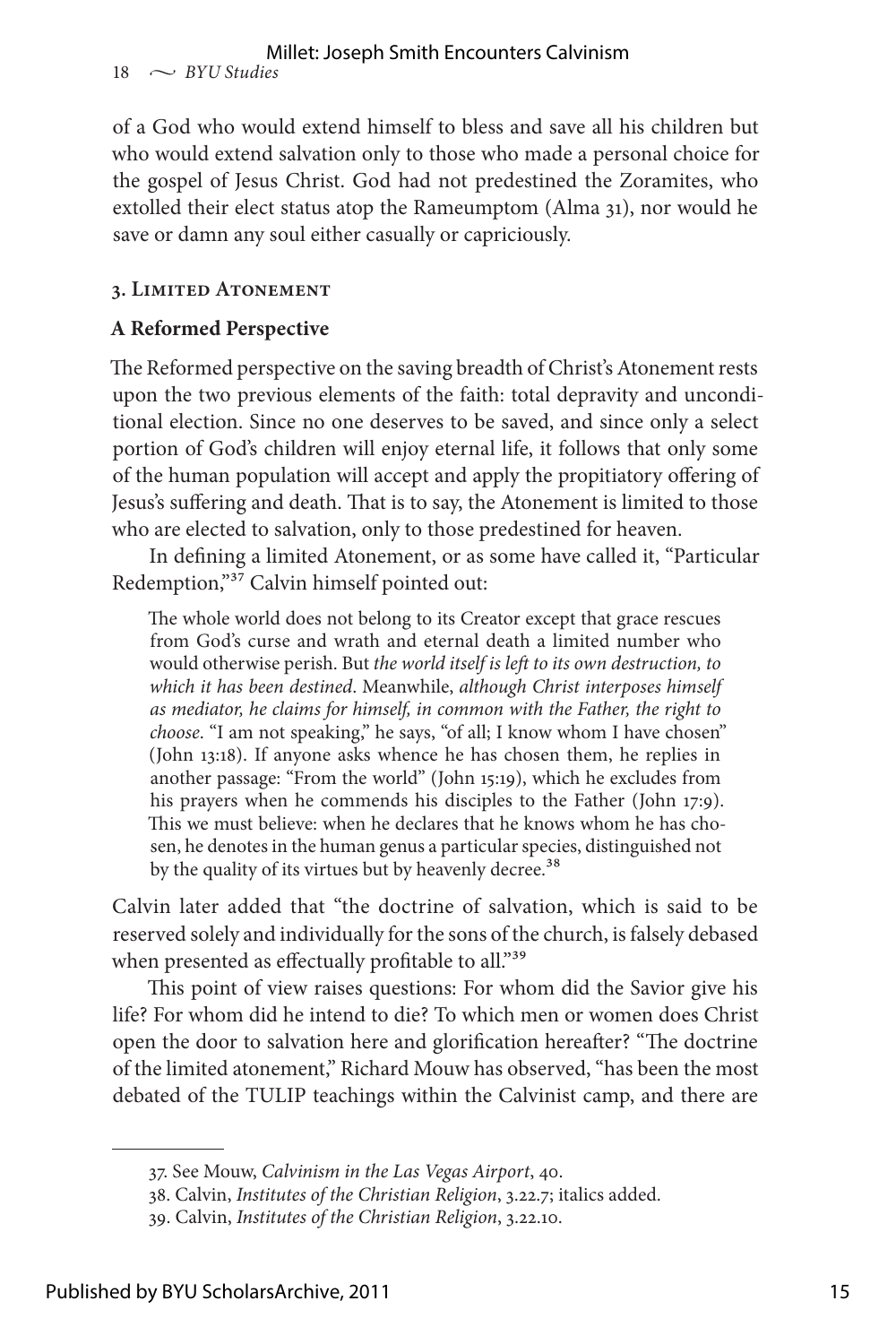more than a few Calvinists who . . . simply reject it outright." That is to say, they are now four-point rather than five-point Calvinists. "Actually," Mouw continues,

it has always struck me that the **L** in TULIP contains the one odd adjective of the lot. The other four adjectives have a somewhat expansive feel to them: "total," "unconditional," "irresistible," "persevering." And then right in the middle the Calvinists plunk down the word "limited." Not that this disproves the doctrine—if the atonement is limited, so be it. But surely there is something wrong with giving the impression that the one important thing we want to emphasize about the atoning work of Jesus Christ is that it is "limited." This certainly does not capture my mood when I reflect on what Jesus accomplished in his atoning work. In my best moments I like to sing about the *magnitude* of the work of the cross.<sup>40</sup>

Presumably, most Calvinists would not suppose that any offering made by the divine Redeemer, any price paid by him, would or should be wasted. Surely, in other words, the infinite Atoner would not suffer or die for persons who will never recognize, receive, and rejoice in his tender mercies.

## **An LDS Perspective**

Latter-day Saints believe in the Bible and in the message of the Bible, especially as pertaining to the most significant moment in salvation history the Atonement of Jesus Christ. Consequently, in evaluating the Reformed doctrine of Limited Atonement, with our Arminian friends we are left to wrestle with numerous biblical verses that emphasize the universal reach of the Savior's Atonement (see Matt. 18:14; John 1:29; 3:16–17; Rom. 5:18; 1 Cor. 15:21–22; 2 Cor. 5:14–15; Heb. 2:9). In summary, as Paul wrote to Timothy, Christ "will have *all men to be saved,* and to come unto the knowledge of the truth" (1 Tim. 2:4; italics added). Further, "My little children, these things write I unto you, that ye sin not. And if any man sin, we have an advocate with the Father, Jesus Christ the righteous; and he is the propitiation for our sins: and not for our sins only, but also *for the sins of the whole world*" (1 Jn. 2:1–2; italics added).

The Book of Mormon and Doctrine and Covenants likewise speak of the broad and comprehensive scope of our Lord's suffering and death (2 Ne. 9:21, 23; 26:24, 27; 3 Ne. 11:10–11, 14; 27:13–14; D&C 18:10–11; 19:16; 138:1–4). The crux of the matter? "And this is the gospel, the glad tidings, which the voice out of the heavens bore record unto us—that he came into the world, even Jesus, *to be crucified for the world, and to bear the sins of the world*, and to sanctify the world, and to cleanse it from all unrighteousness; . . . Who

<sup>40.</sup> Mouw, *Calvinism in the Las Vegas Airport*, 40, 44.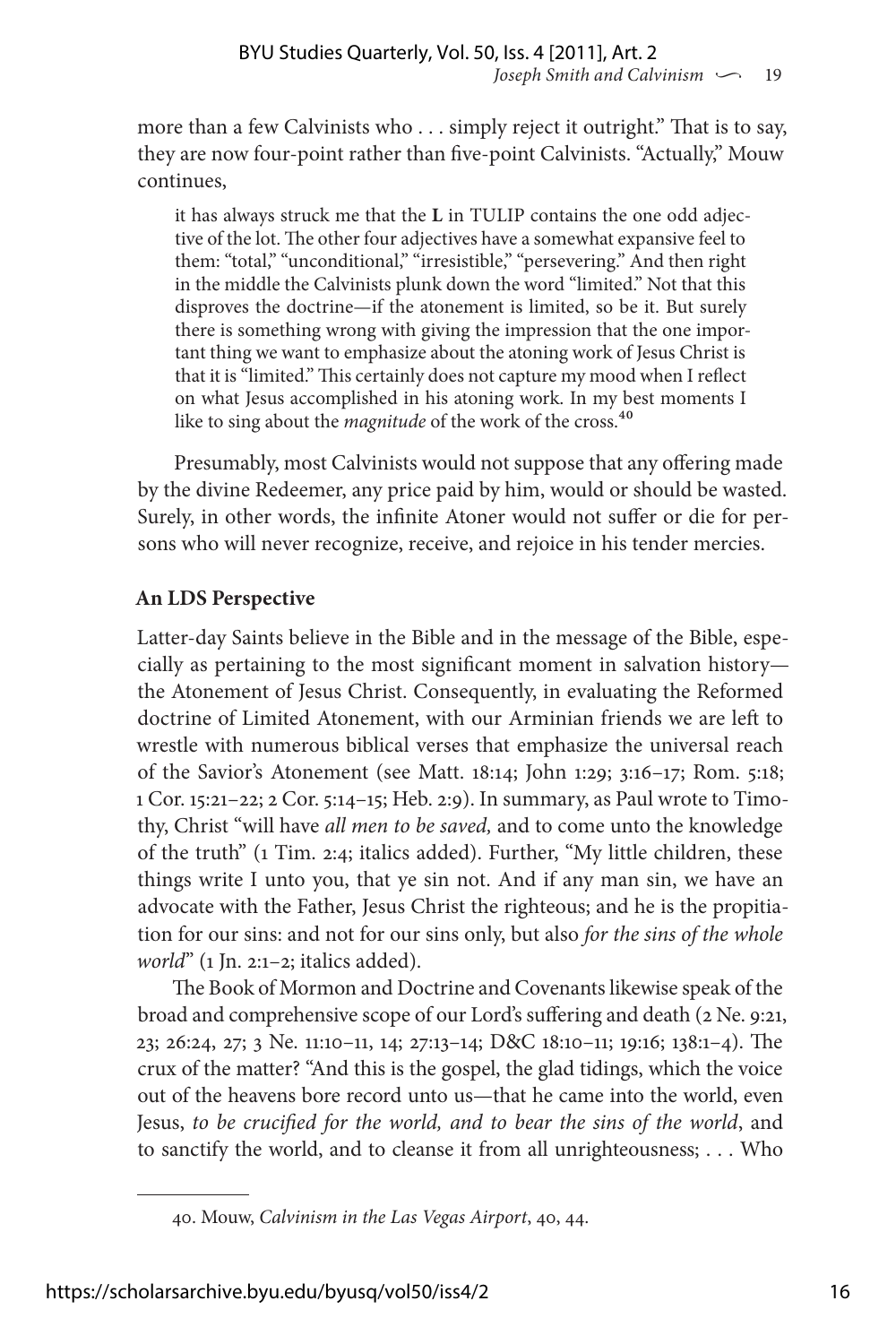glorifies the Father, and *saves all the works of his hands*, except those sons of perdition who deny the Son after the Father has revealed him" (D&C 76:40– 41, 43, italics added).

In summary, Calvinists feel that the economy of God dictates that only those who are predestined in mortality to come unto Christ are the elect, the Atonement being limited to whom God chooses. Arminians would open that avenue a bit more widely, saying that Christ died on the cross for all mankind, though only those who believe can actually enjoy the gift.<sup>41</sup> Latter-day Saints would open up the matter of election more widely still; while not Universalists (they do not believe that every son and daughter of God will enter into the eternal presence of God in the highest heaven), theirs is in several respects a universal view of salvation: "His blood atoneth for the sins of those who have fallen by the transgression of Adam, who have died not knowing the will of God concerning them, or who have ignorantly sinned" (Mosiah 3:11). With Christ's death and rising again, the resurrection is a free and completely universal gift: "Behold, he bringeth to pass the resurrection of the dead. . . . All shall come forth from the dead" (Alma 40:3–4). The plan of God made the opportunity for the highest salvation open to all of God's children. Joseph Smith stated the doctrine succinctly in the Wentworth Letter: "We believe that through the Atonement of Christ, *all mankind may be saved*, by obedience to the laws and ordinances of the Gospel" (A of F 3; italics added).

## **4. Irresistible Grace**

## **A Reformed Perspective**

From a religious perspective, grace is a gift from God. It is unearned divine assistance, unmerited divine favor, divine enabling power to accomplish things that could never otherwise be accomplished. The Reformed doctrine of irresistible grace is inextricably linked with the doctrine of the sovereignty of God and the unconditional election of those chosen for eternal life before the world was. Calvinists propose that God is all-powerful, that his eternal intentions will be realized, and that nothing happens that he has not decreed. Sometimes spoken of as the *effectual* or *efficacious* or *unconquerable* or *certain* call, this doctrine states that the saved will be saved, the elect will be elected, the faithful will always come to faith.

Edwin Palmer cautioned:

But do not misunderstand the word *irresistible*. To some it may give the meaning of causing someone to do what he does not want to do. . . . All

<sup>41.</sup> Articles of the Remonstrants, www.crivoice.org/creedremonstrants.html.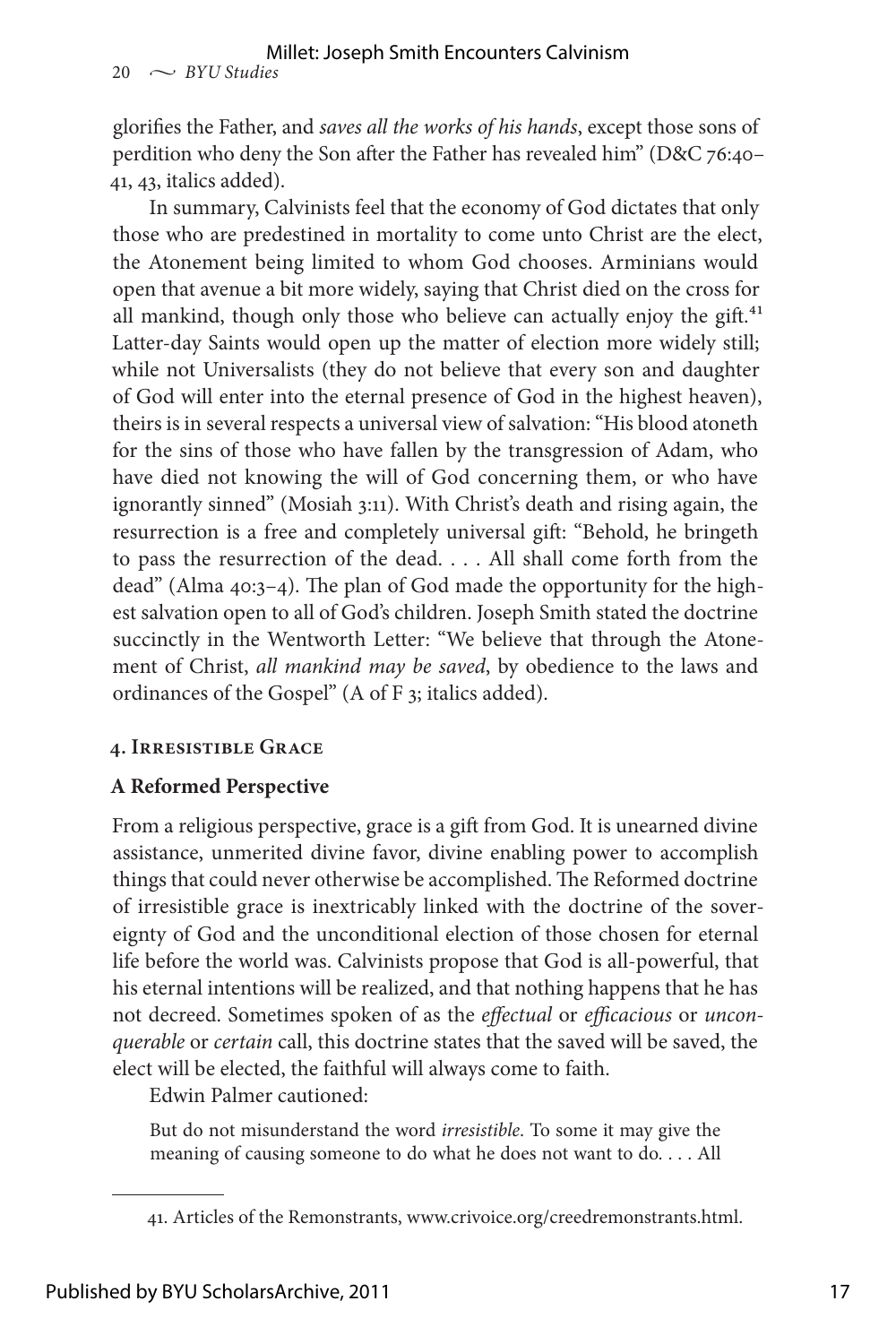that irresistible grace means is that God sends his Holy Spirit to work in the lives of people so that they will definitely and certainly be changed from evil to good people. It means that the Holy Spirit will certainly without any and's, if's and but's-cause everyone whom God has chosen from eternity and for whom Christ died to believe in Jesus.<sup>42</sup>

Timothy George provided a slightly softer description of irresistible grace:

It means simply that God is able to accomplish what He has determined to do in the salvation of lost men and women. Arminians are right to protest the notions of mechanical necessity and impersonal determinism suggested (and sadly sometimes taught) under the banner of *irresistible grace*. God created human beings with free moral agency, and He does not violate this even in the supernatural work of regeneration. Christ does not rudely bludgeon His way into the human heart. He does not abrogate his creaturely freedom. No, He beckons and woos. He pleads and pursues, He waits and wins.<sup>43</sup>

God is sometimes spoken of by Christians—reverently, I hasten to add as the "Hound of Heaven," a phrase coined by the English poet Francis Thompson.<sup>44</sup> It refers to God's tenacity in seeking out his elect, the Good Shepherd's quest to bring home the lost sheep, a sovereign, loving, and unstoppable force that eventually brings the wanderer to repentance and to faith in the Almighty through the mediation of his beloved Son. Some have pointed toward this celestial scheme as found in the twenty-third Psalm: "Surely goodness and mercy shall follow me"—more precisely, will haunt me, will track me, will stalk me—"all the days of my life: and I will dwell in the house of the Lord forever" (Ps. 23:6). God will entice and lead his elect to salvation.

#### **An LDS Perspective**

Although Latter-day Saints believe that salvation is available to all men and women (A of F 3), they acknowledge at the same time that the effects of the Fall tend to entice humankind away from God, from godliness, and from an acceptance of the gospel of Jesus Christ. To counteract this influence, there are unconditional blessings and benefits—graces that flow from the Almighty. For one thing, Latter-day Saints believe that every man and woman born into mortality possesses the Light of Christ or the Spirit of Jesus Christ. An important manifestation of the Light of

<sup>42.</sup> Palmer, *Five Points of Calvinism*, 57–58.

<sup>43.</sup> Timothy George, *Amazing Grace: God's Pursuit, Our Response* (Wheaton, Ill.: Crossway, 2011), 74.

<sup>44.</sup> Cited in Lyle W. Dorsett, *And God Came In: An Extraordinary Story—Joy Davidman, Her Life and Marriage to C. S. Lewis* (Wheaton, Ill.: Crossway, 1991), 64.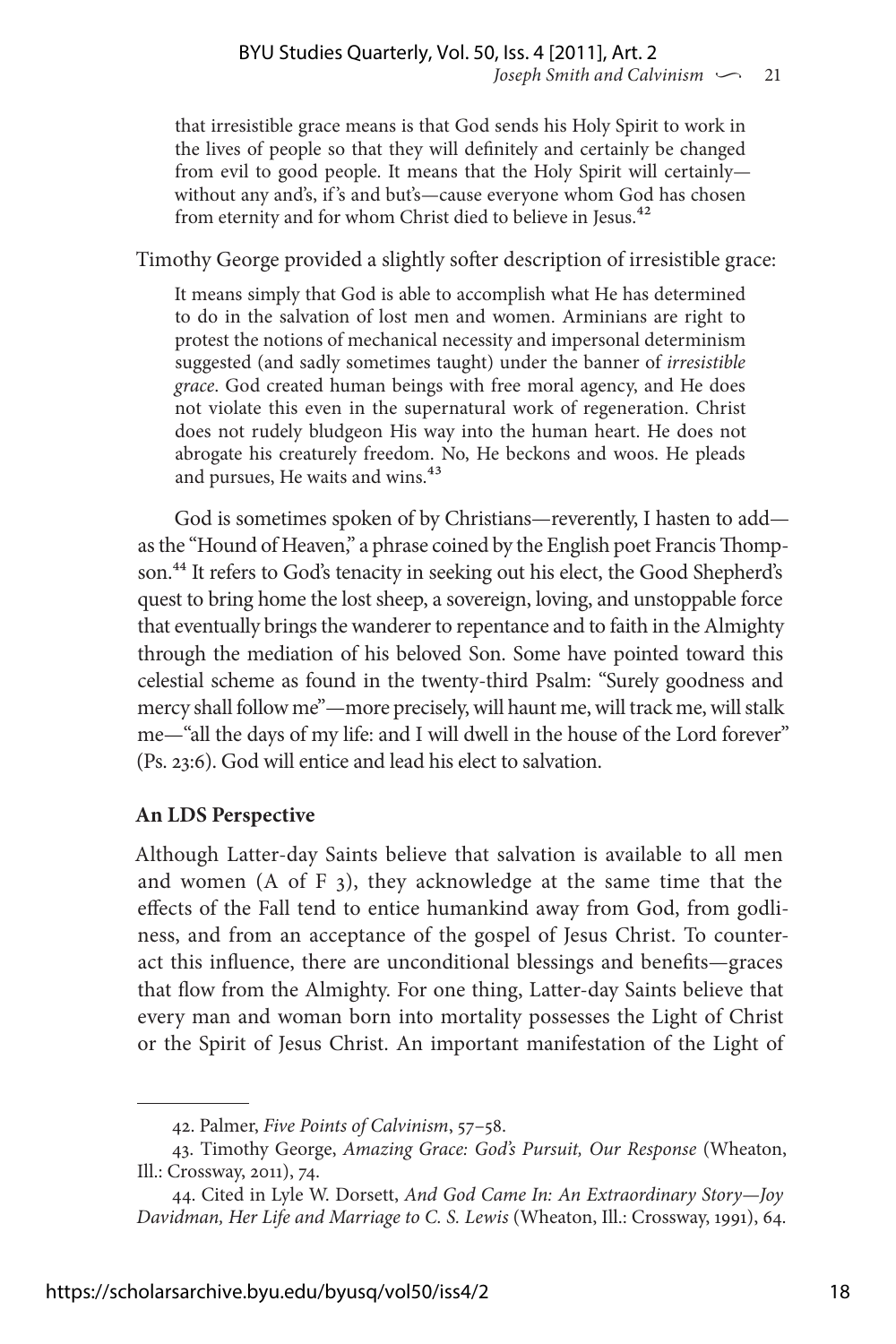$22 \sim$  *BYU Studies* 

Christ is conscience, a moral monitor by which people know right from wrong, good from evil, important from insignificant. If persons are true to this light within them, they will in time be led to higher light and deeper understanding (Moro. 7:12–19; D&C 84:44–48). A second avenue of the Latter-day Saint version of prevenient grace would include the freedom to choose, a freedom that comes as a result of the redemption from the Fall (see 2 Ne. 2:25–27; 10:23; Hel. 14:30–31).

Latter-day Saint prophets have taught that how we lived before we were born does indeed have an influence upon us in this life. Those who were true and faithful in the first estate come to this earth with a spiritual predisposition to recognize and receive the gospel of Jesus Christ. The Master's sheep do in fact know his voice (see John 10:4, 27).<sup>45</sup> This is, however, a conditional election, an inclination, and a proclivity, not a destiny or an assured reality. For, as we have seen already, some who exercised exceedingly great faith in the first estate "reject the Spirit of God [in this life] on account of the hardness of their hearts and blindness of their minds" (Alma 13:4).

In summary, while God is all-powerful, omniloving, and omnibenevolent, Latter-day Saints generally believe that God can be resisted; his proffered gift of salvation can be spurned; a hardened heart and a sin-filled or preoccupied soul can fail to hear the still, small voice. Likewise, in contrast to the Arminian fourth article of remonstrance,<sup>46</sup> Latter-day Saints believe that human agency can involve more than a nonresistance to grace; it can be an active force for good that works in tandem with God's saving power. They tend to sing what they believe, and the hymn declares:

> Know this, that every soul is free To choose his life and what he'll be; For this eternal truth is giv'n: That God will force no man to heav'n. He'll call, persuade, direct aright, And bless with wisdom, love, and light, In nameless ways be good and kind, But never force the human mind.<sup>47</sup>

<sup>45.</sup> See Smith, *Teachings of the Prophet*, 149–50; Joseph F. Smith, *Gospel Doctrine* (Salt Lake City: Deseret Book, 1971), 12–14; Lee, Conference Report, 7–8; Bruce R. McConkie, *The Mortal Messiah: The First Coming of the Son of Man*, 4 vols. (Salt Lake City: Deseret Book, 1979–81), 1:23; Bruce R. McConkie, *A New Witness for the Articles of Faith* (Salt Lake City: Deseret Book, 1985), 38–39.

<sup>46.</sup> Articles of the Remonstrants, www.crivoice.org/creedremonstrants.html.

<sup>47.</sup> *Hymns of The Church of Jesus Christ of Latter-day Saints* (Salt Lake City: The Church of Jesus Christ of Latter-day Saints, 1985), no. 240.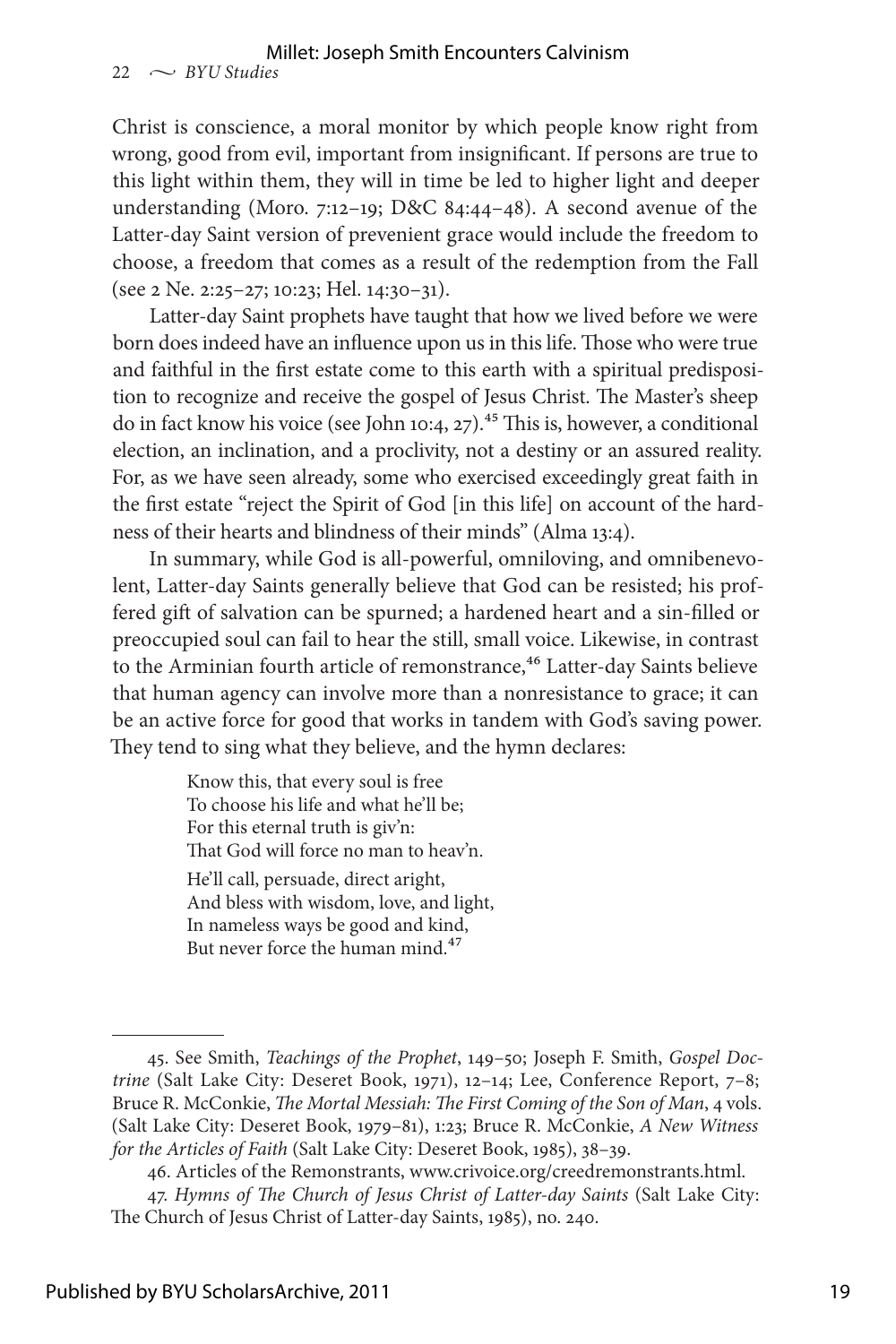#### **5. Perseverance of the Saints**

## **A Reformed Perspective**

This final element of TULIP may be stated quite simply: once saved, always saved. In other words, once individuals have been saved—have acknowledged their sinfulness, have recognized their pitiable plight, have received Jesus as Savior and Lord, and have given their heart and life to him—there is nothing that can be done to break that binding seal. Once a person has committed to Christ, Christ is forevermore committed to the eternal glorification of the person; he or she will go to heaven and have no reason to fear hell. The flame that burns brightly in the soul, the peaceful assurance of "eternal security," cannot be quenched. As Charles Hodge explains, salvation here and hereafter is as fixed and immutable as God's love: "The perseverance of the saints is to be attributed not to the strength of their love of God, nor to anything else in themselves, but solely to the free and infinite love of God."48

## **An LDS Perspective**

It should be obvious why this is perhaps the most mentioned and the most treasured of the five points—it removes all worry about the future and allows people to live unshackled from anxiety concerning their standing before God. It is likely also one of the most abused of all the tenets of Calvinism, one that enables people to make a profession of faith and thereafter live any way they choose, knowing resolutely that they are heaven-bound. Sin does not get in the way. Apostasy does not foreclose future privileges. Indecency and immorality pose no threat. Many Calvinists sense the problems with such an entitled view and would be quick to add that persons who have truly been saved would not do such things. Their hearts have been changed. They have been liberated from both the taint and the tyranny of sin. They have been born again and have become new creatures in Christ.

I agree that true conversion to the Lord should result in such a mighty change. When men and women sincerely nail their sins to the cross of Christ, their identity is changed and their nature is transformed. And yet, as major Christian writers have pointed out recently, too many professing Christians have walked an aisle, signed a card, prayed a prayer, and still not forsaken worldliness. They talk the talk but do not walk the walk: they do not live essentially any differently than people of the world.

<sup>48.</sup> Charles Hodge, *Commentary on the Epistle to the Romans* (London: Religious Tract Society, 1838), 126.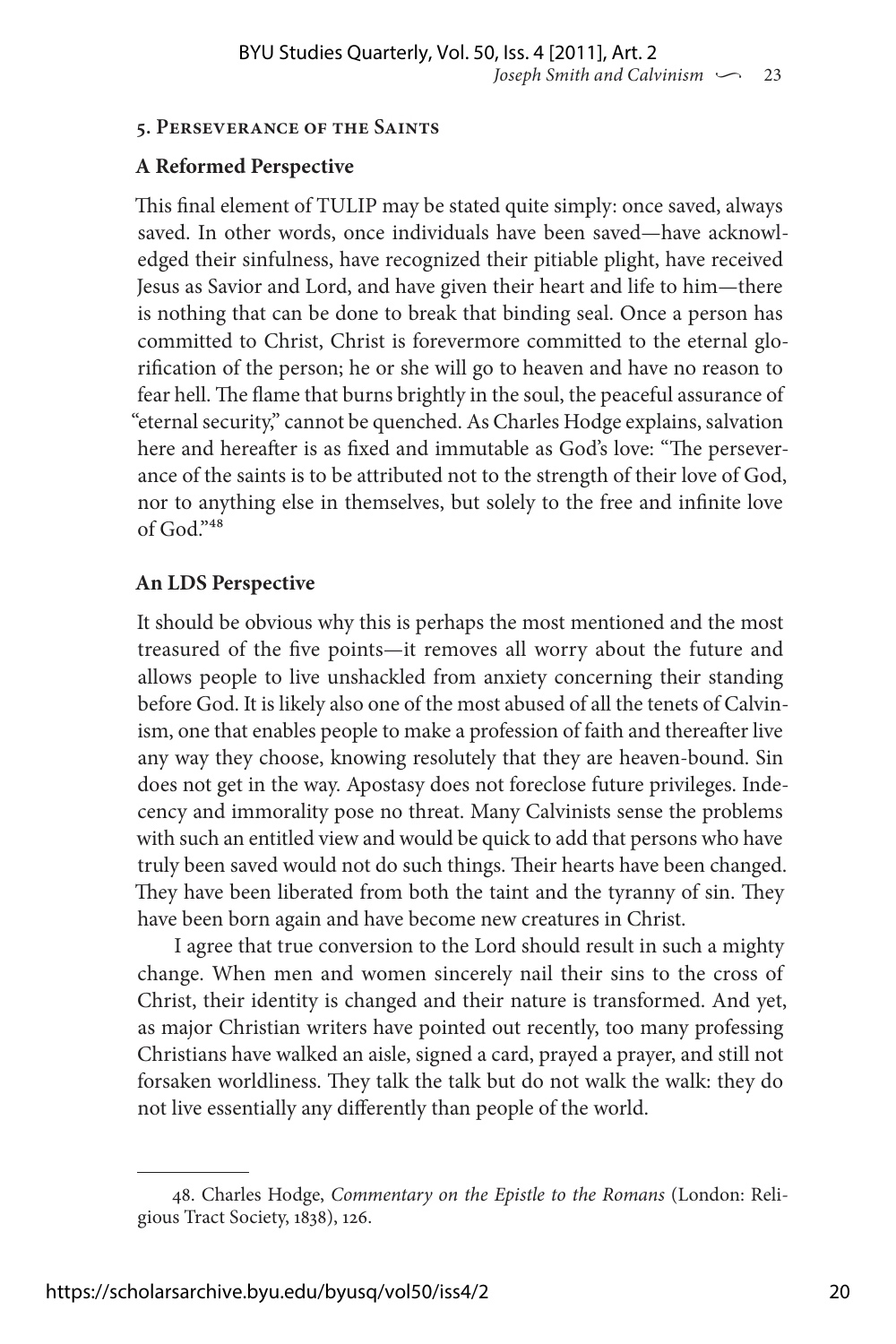$24 \sim$  *BYU Studies* 

And why is this? The consensus among many of these recent Christian writers is that so much emphasis has been placed upon salvation as a free gift, upon the grace of Deity and the warning against legalistic obedience, that too little emphasis has been placed upon the discipleship associated with the Savior's invitation: "If any man will come after me, let him deny himself, and take up his cross daily, and follow me" (Luke 9:23), or: "If ye love me, keep my commandments" (John 14:15). Salvation has been teased apart from discipleship. Conversion and rebirth have been separated from obedience. An unintended but inappropriate wall has been constructed between justification and sanctification.<sup>49</sup>

Joseph Smith taught that if people receive the gospel, strive to remain loyal and true to the Savior, as manifest by their desire to keep his commandments, "hungering and thirsting after righteousness" and being "willing to serve God at all hazards" (2 Pet. 1:10), they will eventually make their calling and election to eternal life sure.<sup>50</sup> That is, they will have passed the tests of mortality, will have had the day of judgment advanced, and will receive the promise and assurance here of eternal life hereafter. And yet even this lofty assurance is something from which one may fall. That is, the Saints may fall from grace. Every human soul is called upon to "endure to the end" (Matt. 10:22; 24:13; Mark 13:13; 2 Tim. 2:10; James 5:11; 1 Ne. 13:37; 3 Ne. 15:9; 27:16–17; D&C 6:13; 14:7; 18:22; 20:25, 29; 50:5; 101:35), to remain steadfast and true—clearly with and only through the enabling power of Christ—until they have safely passed into the world to come.<sup>51</sup>

Notice the following statements from early Christian thinkers, which are often quoted by Latter-day Saints to support their understanding of the perseverance of the saints:<sup>52</sup>

The whole past time of your faith will profit you nothing, unless now in this wicked time we also withstand coming sources of danger. . . . Take heed, lest resting at our ease, as those who are the called, we fall asleep in our sins. For then, the wicked prince, acquiring power over us, will thrust

<sup>49.</sup> See Ronald J. Sider, *The Scandal of the Evangelical Conscience: Why Are Christians Living Just Like the Rest of the World?* (Grand Rapids, Mich.: Baker Books, 2005); Robert Jeffress, *Grace Gone Wild: Getting a Grip on God's Amazing Gift* (Colorado Springs, Colo.: Water Brook Press, 2005); Dallas Willard, *The Great Omission: Reclaiming Jesus's Essential Teachings on Discipleship* (San Francisco: HarperSan-Francisco, 2006); John MacArthur, *Hard to Believe: The High Cost and Infinite Value of Following Jesus* (Nashville: Thomas Nelson Publishers, 2003).

<sup>50.</sup> Smith, *Teachings of the Prophet*, 149–50.

<sup>51.</sup> See Bruce R. McConkie, *Doctrinal New Testament Commentary*, 3 vols. (Salt Lake City: Bookcraft, 1965–73), 3:325–54.

<sup>52.</sup> All are taken from *The Ante-Nicene Fathers*, 10 vols., ed. Alexander Roberts and James Donaldson (Grand Rapids, Mich.: Eerdmans, 1981).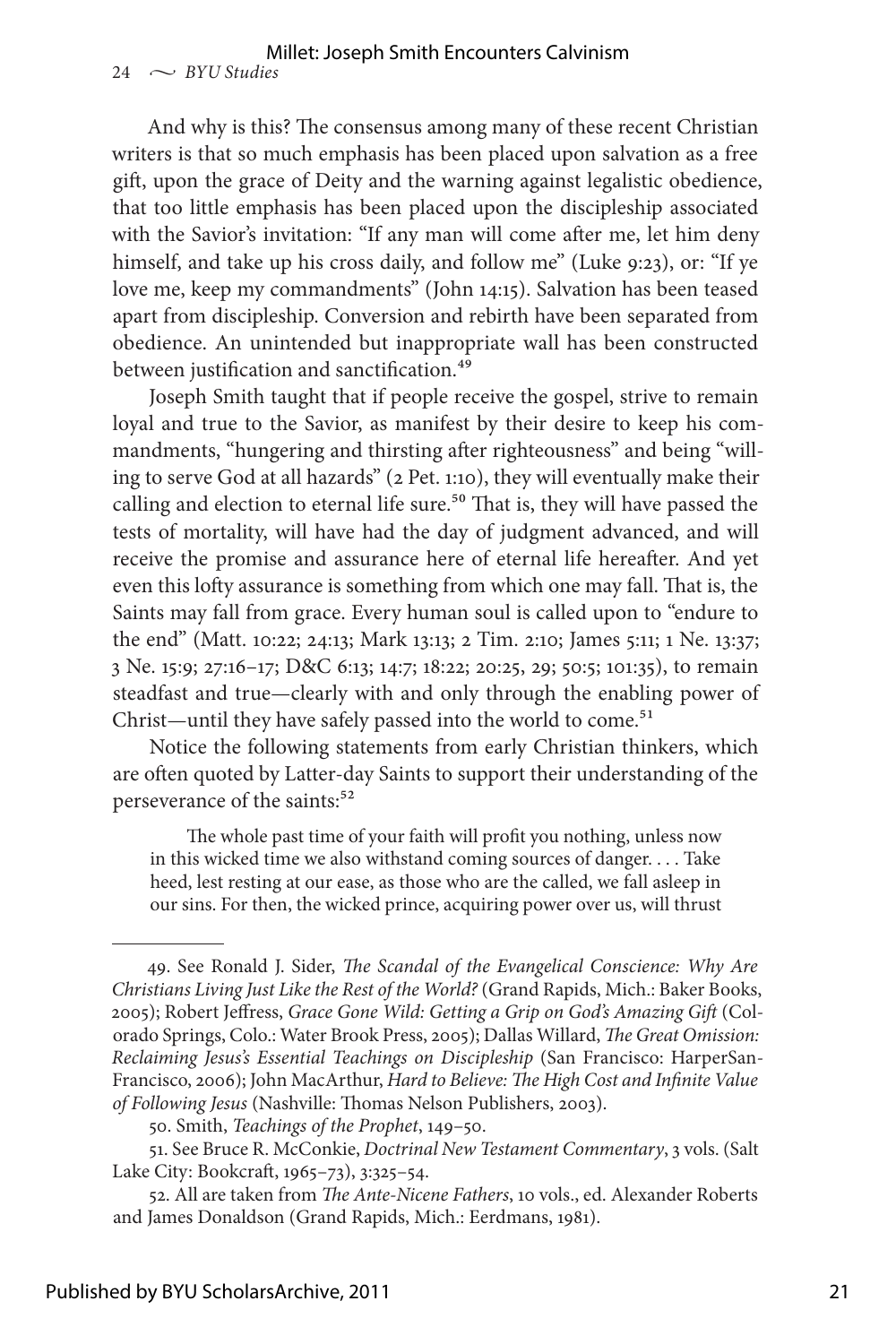us away from the kingdom of the Lord. . . . Let us beware lest we be found to be, as it is written, the "many who are called," but not the "few who are chosen." (Barnabas, in *ANF* 1:139)

He who hopes for everlasting rest knows also that the entrance to it is toilsome and narrow. So let him who has once received the gospel not turn back, like Lot's wife, as is said—even in the very hour in which he has come to the knowledge of salvation. And let him not go back either to his former life . . . or to heresies. (Clement of Alexandria, in *ANF* 2:550)

It is neither the faith, nor the love, nor the hope, nor the endurance of one day; rather, "he that endures to the end shall be saved." (Clement of Alexandria, in *ANF* 2:600)

No one is a Christian but he who perseveres even to the end. (Tertullian, in *ANF* 3:244)

Some think that God is under a necessity of bestowing even on the unworthy what He has promised [to give]. So they turn His liberality into His slavery. . . . For do not many afterwards fall out of [grace]? Is not this gift taken away from many? These, no doubt, are they who, . . . after approaching to the faith of repentance, build on the sands a house doomed to ruin. (Tertullian, in *ANF* 3:661)

John Stott, a respected Christian thinker, made the following insightful observation about salvation:<sup>53</sup>

Salvation is a big and comprehensive word. It embraces the totality of God's saving work, from beginning to end. In fact, salvation has three tenses, past, present, and future. . . . I have been saved (in the past) from the penalty of sin by a crucified Saviour. I am being saved (in the present) from the power of sin by a living Saviour. And I shall be saved (in the future) from the very presence of sin by a coming Saviour. . . .

If therefore you were to ask me, "Are you saved?" there is only one correct biblical answer which I could give you: "yes and no." Yes, in the sense that by the sheer grace and mercy of God through the death of Jesus Christ, my Saviour, He has forgiven my sins, justified me and reconciled me to himself. But no, in the sense that I still have a fallen nature and live in a fallen world and have a corruptible body, and I am longing for my salvation to be brought to its triumphant completion.<sup>54</sup>

<sup>53.</sup> With but very few exceptions, the word *salvation*, as used in ancient and modern scripture, means the same thing as exaltation or eternal life (see Mosiah 3:18; Alma 11:40–41; Hel. 13:38; D&C 6:13; 14:7; 123:17; Abr. 2:11; A of F 3; and Bruce R. McConkie, *The Promised Messiah* [Salt Lake City: Deseret Book, 1978], 129, 306). This is why I feel comfortable with the quotation above from Stott: if we are being true to our canonical texts, when we speak of salvation, we are speaking of eternal life in the highest heaven, just as those Christians not of our faith would be. Neither they nor we are speaking only of resurrected immortality.

<sup>54.</sup> *Authentic Christianity from the Writings of John Stott,* ed. Timothy Dudley-Smith (Downers Grove, Ill.: InterVarsity Press, 1995), 168.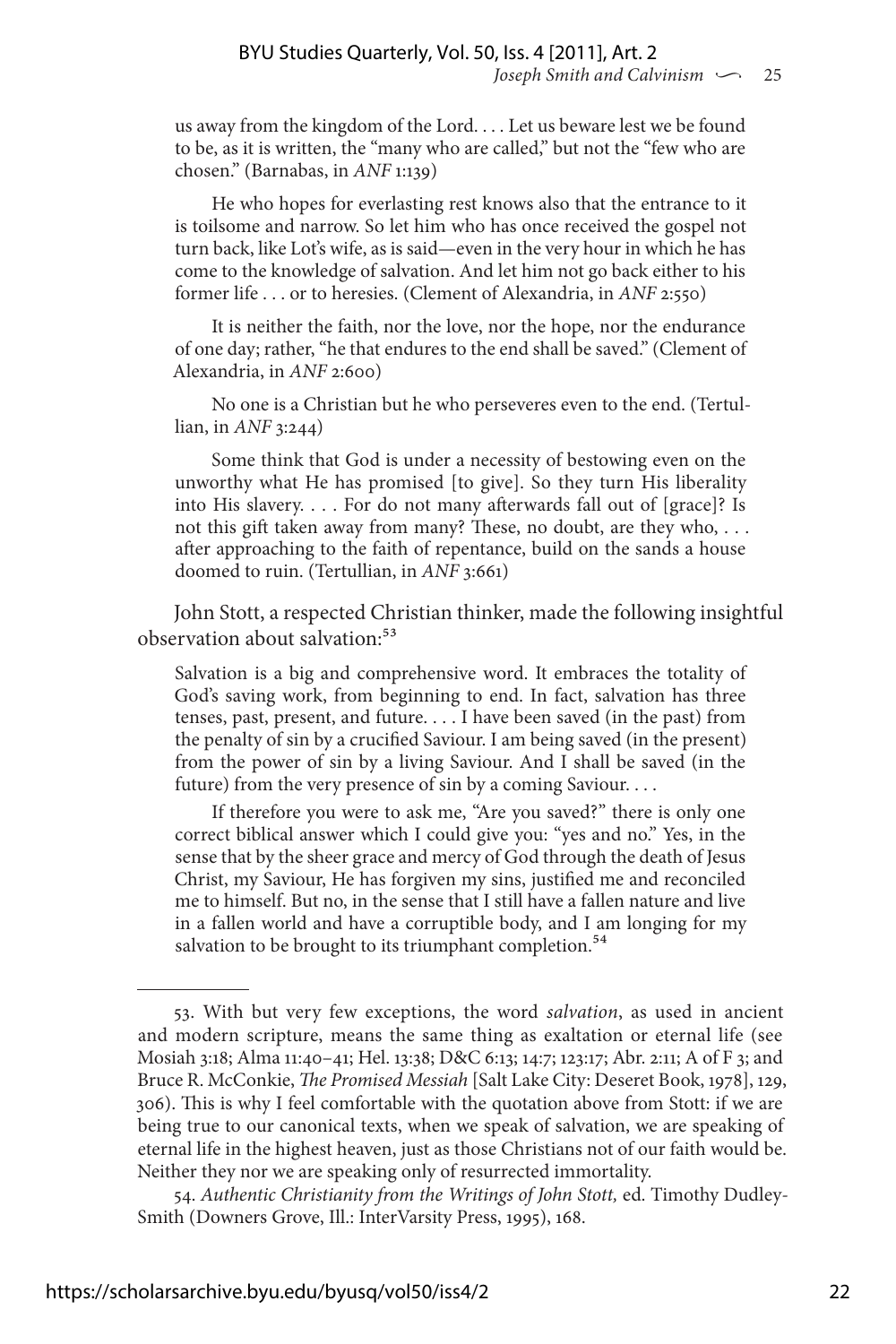$26 \sim$  *BYU Studies* 

In the document entitled "The Gospel of Jesus Christ: An Evangelical Celebration" (1999) are found these words: "Salvation in its full sense is from the guilt of sin in the past, the power of sin in the present, and the presence of sin in the future. Thus, *while in foretaste believers enjoy salvation now, they still await its fullness.*"55

From an LDS perspective, is there any way to know we are saved other than receiving the more sure word of prophecy? I think there is. That same Holy Spirit of Promise—promised to the followers of Christ—that searches the hearts of men and women, that ratifies and approves and seals ordinances (sacraments) and seals the faithful, that same Holy Spirit serves, as Paul indicates, as the "earnest of our inheritance" (2 Cor.1:21–22; 5:5; Eph. 1:14). The Lord's "earnest money" on us, his down payment, his indication to us that he will save us, is the Holy Spirit. We know that we are on course when the Spirit is with us. We know that our lives are approved of God when the Spirit is with us. We know that we are in Christ, in covenant, when the Spirit is with us. And we know, I suggest, that we are saved when the Spirit is with us. If we live in such a way that we enjoy the gifts of the Spirit, then we are in the line of our duty, we are approved of the heavens, and if we were to die suddenly, we would go into paradise and eventually into the highest heaven. The following is an intriguing statement from Brigham Young:

If a person with an honest heart, a broken, contrite, and pure spirit, in all fervency and honesty of soul, presents himself and says that he wishes to be baptized for the remission of his sins, and the ordinance is administered by one having authority, is that man saved? Yes, to that period of time. Should the Lord see proper to take him then from the earth, the man has believed and been baptized, and is a fit subject for heaven—a candidate for the kingdom of God in the celestial world, because he has repented and done all that was required of him at that hour. . . .

It is present salvation and the present influence of the Holy Ghost that we need every day to keep us on saving ground. . . .

*I want present salvation*. I preach, comparatively, but little about the eternities and Gods, and their wonderful works in eternity; and do not tell who first made them, nor how they were made; for I know nothing about that. *Life is for us, and it is for us to receive it today, and not wait for the Millennium. Let us take a course to be saved today,* and, when evening comes, review the acts of the day, repent of our sins, if we have any to repent of, and say our prayers; then we can lie down and sleep in peace until the morning, arise with gratitude to God, commence the labors of another day, and strive to live the whole day to God and nobody else.<sup>56</sup>

<sup>55.</sup> Cited in J. I. Packer and Thomas C. Oden, *One Faith: The Evangelical Consensus* (Downers Grove, Ill.: InterVarsity Press, 2004), 88; italics added. 56. Brigham Young, in *Journal of Discourses,* 8:124–25; italics added.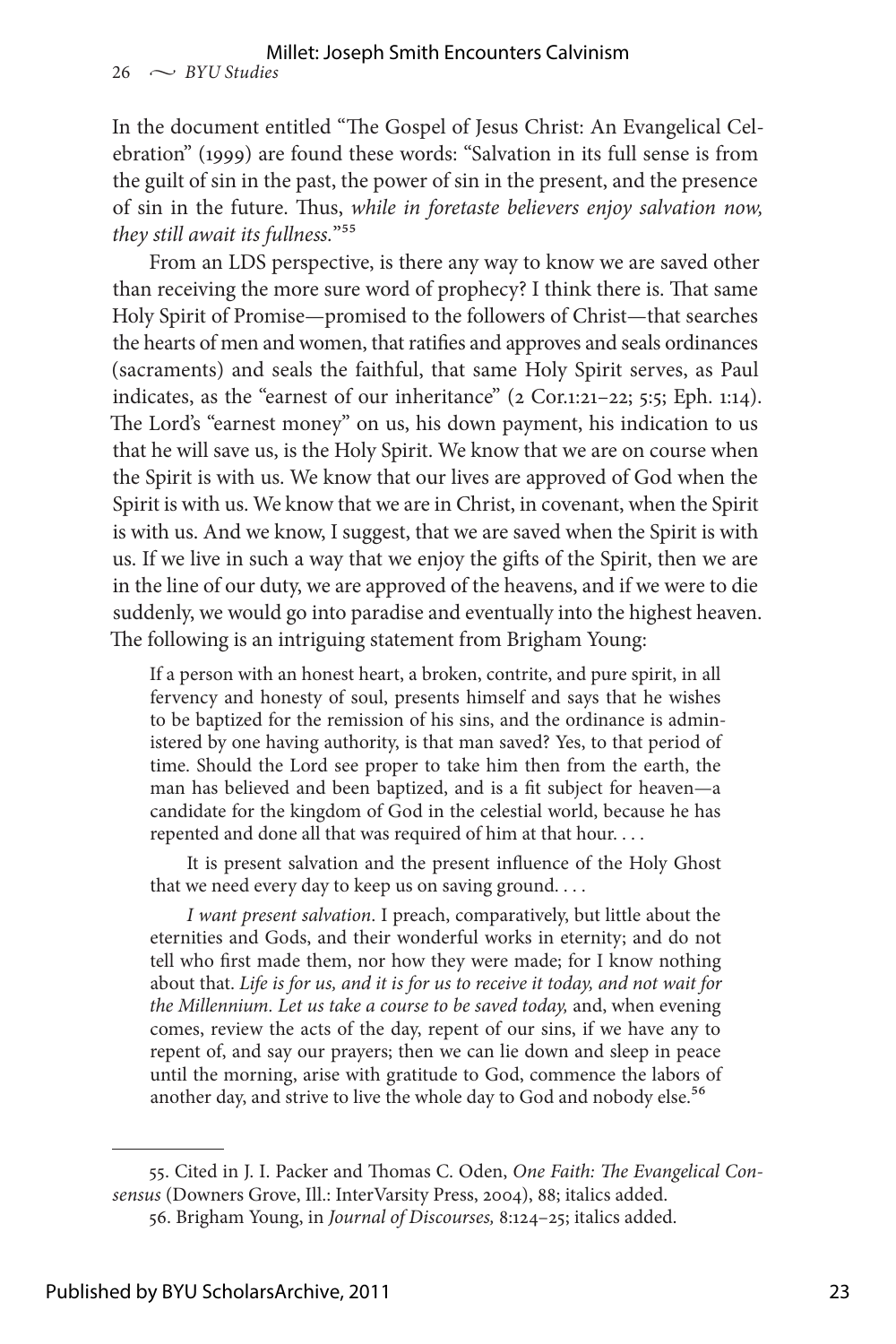"I am in the hands of the Lord," President Young pointed out, "and never trouble myself about my salvation, or what the Lord will do with me hereafter.<sup>"57</sup> As he said on another occasion, our work "is a work of the present. *The salvation we are seeking is for the present, and sought correctly, it can be obtained, and be continually enjoyed.* If it continues today, it is upon the same principle that it will continue tomorrow, the next day, the next week, or the next year, and, we might say, the next eternity."<sup>58</sup>

"If we are saved," Brother Brigham declared, "we are happy, we are filled with light, glory, intelligence, and we pursue a course to enjoy the blessings that the Lord has in store for us. If we continue to pursue that course, it produces just the thing we want, that is, *to be saved at this present moment*. And that will lay the foundation to be saved forever and forever, which will amount to an eternal salvation."59

Likewise, President David O. McKay taught that "the gospel of Jesus Christ . . . is in very deed, in every way, the power of God unto salvation. It is salvation here—here and now. It gives to every man the perfect life, here and now, as well as hereafter."60 On another occasion, he stated: "Sometimes we think of salvation as a state of bliss after we die. I should like to think of salvation as a condition here in life today. I like to think that my Church makes me a better man, my wife a better woman, . . . my children nobler sons and daughters, here and now. I look upon the gospel as a power contributing to those conditions."61

Living in a state of salvation does not entail an inordinate confidence in self but rather a hope in Christ. To hope in our modern world is to wish, to worry, to fret about some particular outcome. In the scriptures, however, hope is expectation, anticipation, and assurance. Faith in Christ gives rise to hope in Christ. "And what is it that ye shall hope for? Behold I say unto you that ye shall have hope through the atonement of Christ and the power of his resurrection, to be raised unto life eternal" (Moro. 7:41). To have faith in Christ is to have the assurance that as we rely wholly upon his merits and mercy and trust in his redeeming grace, we will make it (see 2 Ne. 31:19; Moro. 6:4).

<sup>57.</sup> Brigham Young, in *Journal of Discourses,* 6:276.

<sup>58.</sup> Brigham Young, in *Journal of Discourses,* 1:131; italics added.

<sup>59.</sup> Brigham Young, in *Journal of Discourses,* 1:131; italics added.

<sup>60.</sup> David O. McKay, *Gospel Ideals* (Salt Lake City: Improvement Era, 1953), 6.

<sup>61.</sup> David O. McKay, cited in *Church News*, published by *Deseret News,* February 28, 1953. For a recent excellent treatment of the concept of "being saved" in LDS theology, see *True to the Faith* (Salt Lake City: The Church of Jesus Christ of Latterday Saints, 2004), 150–53.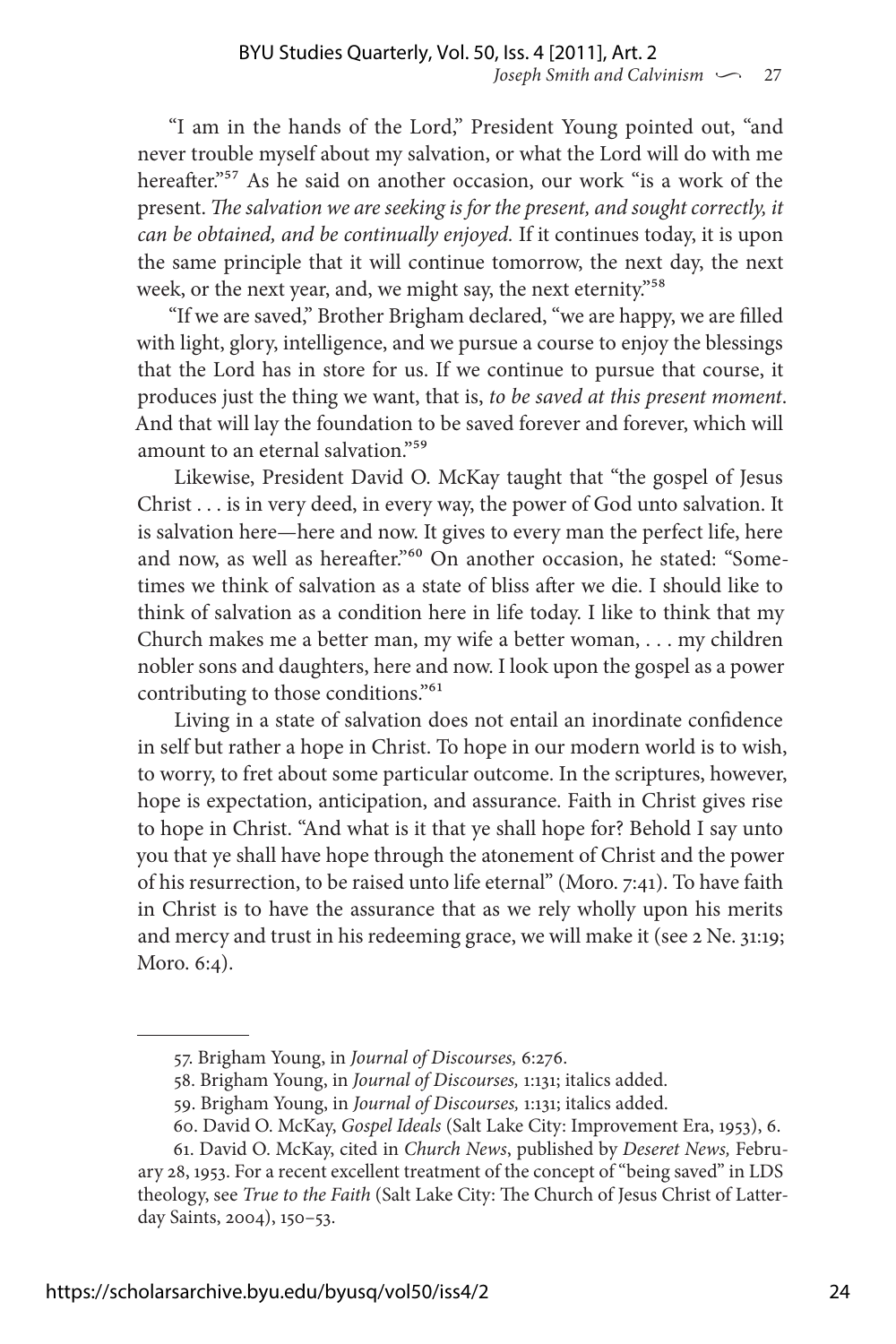$28 \sim$  *BYU Studies* 

As early as the time of the organization of the Church in April 1830, the Saints were instructed:

And we know that justification through the grace of our Lord and Savior Jesus Christ is just and true; and we know also, that sanctification through the grace of our Lord and Savior Jesus Christ is just and true, to all those who love and serve God with all their mights, minds, and strength. But there is a possibility that man may fall from grace and depart from the living God; therefore let the church take heed and pray always, lest they fall into temptation; yea, and even let those who are sanctified take heed also. (D&C 20:30–34)

"The doctrine that the Presbyterians and Methodists have quarreled so much about," Joseph Smith noted some fourteen years later,

once in grace, always in grace, or falling away from grace, I will say a word about. They are both wrong. Truth takes a road between them both, for while the Presbyterian [the Calvinist] says: "Once in grace you cannot fall"; the Methodist [Arminian] says: "You can have grace today, fall from it tomorrow, next day have grace again; and so follow on, changing continually." But the doctrine of the Scriptures and the spirit of Elijah [the sealing power, the power by which people are sealed to eternal life] would show them both false, and take a road between them both, for, according to the scripture, if men have received the good word of God, and tasted of the powers of the world to come, if they fall away, it is impossible to renew them again, seeing they have crucified the Son of God afresh, and put Him to an open shame [see Heb. 6:4–6; compare Matt. 12:31–32]; so there is a possibility of falling away; you could not be renewed again, and the power of Elijah cannot seal against this [unpardonable] sin.<sup>62</sup>

Jesus will not only bridge the chasm between the ideal and the real and thus provide that final spiritual boost into eternal life, but he will also extend to us that enabling power so essential to daily living, a power that equips us to conquer weakness and begin to partake of the divine nature. In light of the above, I suggest that being in a saved condition is living in the quiet assurance that God is in his heaven, that Christ is the Lord, and that the plan of redemption is real and in active operation in our personal lives. I would grant that this state of salvation means we are not totally free of weakness, but it means we can proceed confidently in the Savior's promise that in him we will find strength to overcome, as well as rest and peace, here and hereafter.

In summary, Calvinists believe in the perseverance of the saints, that once they are saved or fully converted to Christ they will forevermore be saved; one cannot fall from grace. Arminians are less decisive on the issue,

<sup>62.</sup> Smith, *Teachings of the Prophet*, 338–39.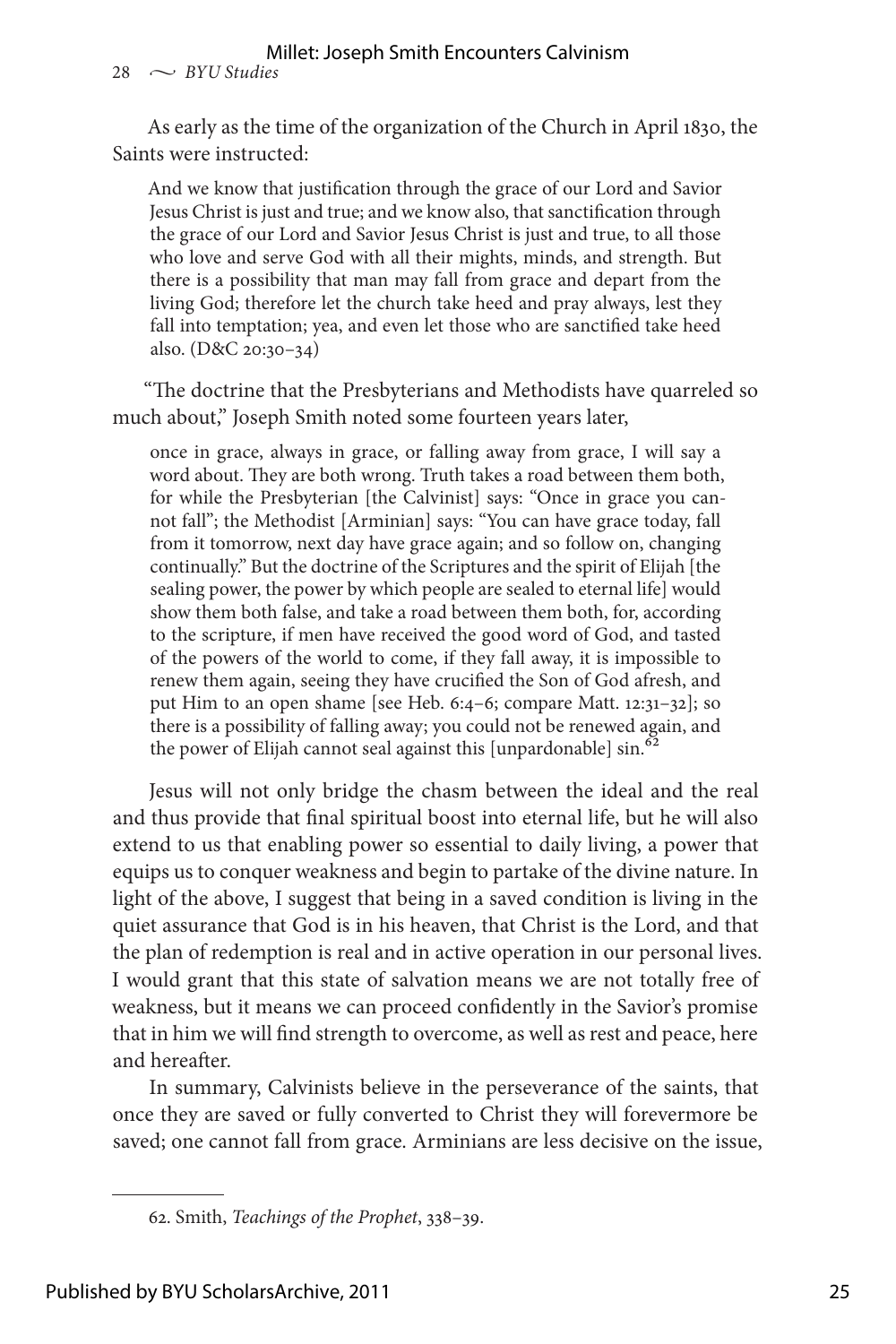but generally they believe that grace will always attend believers on the condition of their nonresistance to God.<sup>63</sup> Joseph Smith taught that people may know that their course in this life is pleasing to God<sup>64</sup> and, further, that those who pursue righteousness with devotion can know that their calling and election to eternal life is sure. But the scriptures make plain the sobering fact that the Saints must press forward, endure to the very end, and hold to the rod of faith until they have finished their work on earth.

## **Conclusion**

The principle that drove and informed the writings and sermons of John Calvin was the sovereignty of God. One who seeks to be sensitive to what Calvin emphasized can appreciate why each of what his followers called the "Five Points of Calvinism" is linked inextricably with divine sovereignty:

- God is in complete control of everything.
- As the supreme Creator, he is utterly above and beyond his entire creation; all things bow in humble reverence before him.
- For anything to take place independent of him or apart from his active participation is a contradiction in terms.
- No one can or will be saved who was not already decreed and destined for salvation from eternities past.
- The economy of God requires that the Atonement of Christ—the immediate means of salvation—operates only in behalf of the elect, those who are predestined for heaven.
- Because God is omnipotent, he will bring all of the elect to faith.
- All those who have been called will be chosen for salvation; not one of them will be lost.

Joseph Smith also revealed a sovereign God who has all knowledge and all power; the major difference in that understanding of God's power is set forth in modern revelation: "Man was also in the beginning with God.

<sup>63.</sup> The fifth article states: "Whether they [mankind] are capable, through negligence, of forsaking again the first beginning of their life in Christ, of again returning to this present evil world, of turning away from the holy doctrine which was delivered them, of losing a good conscience, of neglecting grace, that must be more particularly determined out of the Holy Scripture, before we ourselves can teach it with the full confidence of our mind." Articles of the Remonstrants, http:// www.crivoice.org/creedremonstrants.html.

<sup>64.</sup> *Lectures on Faith,* 3:5; 6:4–7.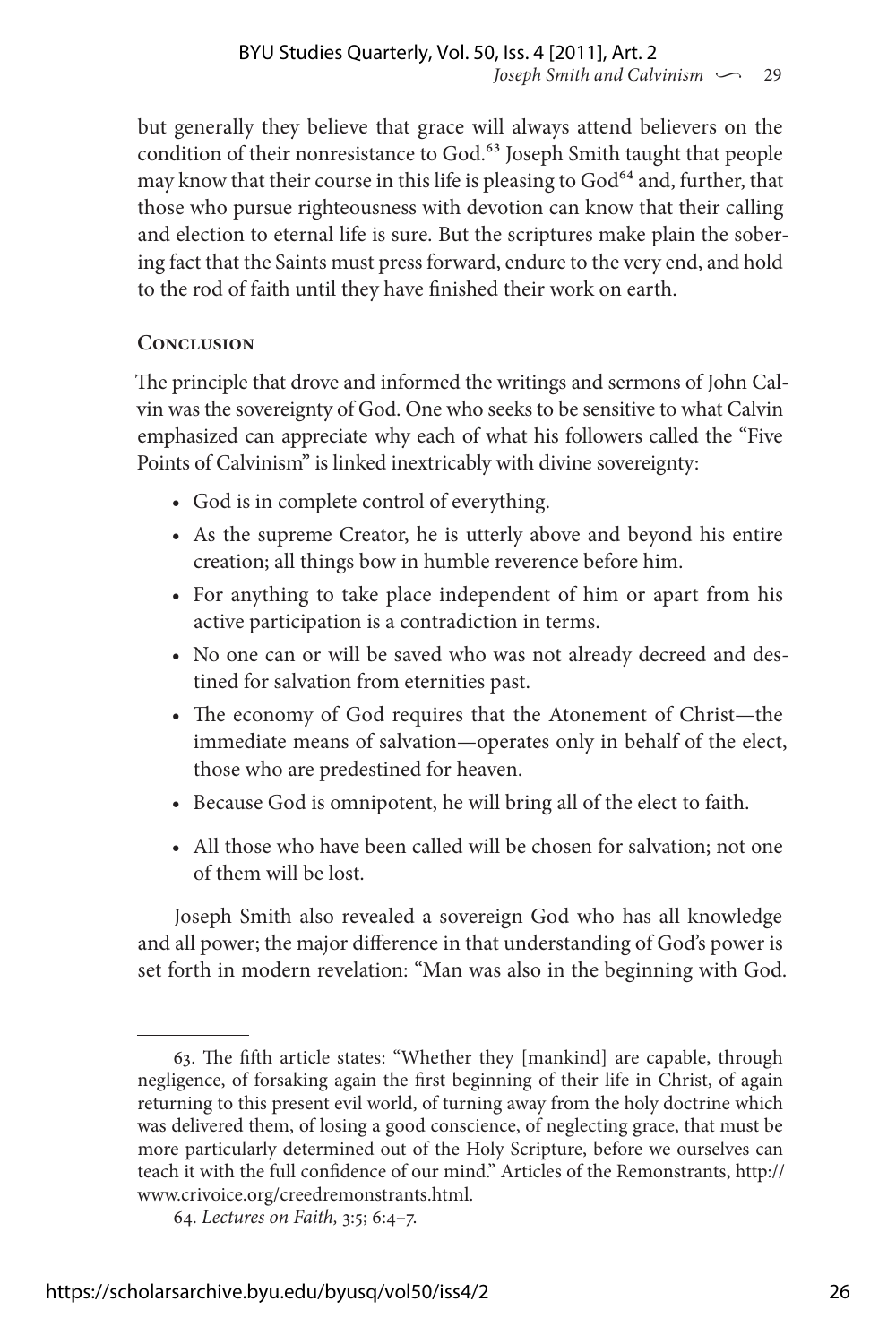$30 \sim$  *BYU Studies* 

Intelligence, or the light of truth, was not created or made, *neither indeed can be.* All truth is independent in that sphere in which God has placed it, to act for itself, as all intelligence also; otherwise there is no existence. Behold, here is the agency of man" (D&C 93:29–31; italics added). Hence, a Latter-day Saint response to the above bullet points might include a dynamic interaction between the will of God and the agency of his children:

- God is sovereign but does not control the moral agency of humankind.
- God's will and desire is that all humanity be saved; because people have the power to reject his grace, some things happen independent of God's will.
- A loving God does not decree or enforce a limited salvation; all are free to choose eternal life through the Atonement of Christ.
- The Atonement of Christ is infinite and eternal, and through it all may be saved by obedience to the laws and ordinances of the gospel.
- God is omnipotent according to all righteous powers that exist, but he cannot force into salvation the elect who later use their independent agency to reject him.

# Clyde D. Ford pointed out that

although the Book of Mormon contains teachings that are similar to those of various early nineteenth-century groups, clearly Book of Mormon theology does not consistently reproduce any existing early nineteenthcentury theological perspective. . . . Thus the Book of Mormon presents neither a completely early nineteenth-century Arminian nor Calvinistic theology but sometimes offers . . . a compromise between the two and at other times, a unique perspective, such as the question of accountability for those not exposed to Christian teaching.<sup>65</sup>

God demonstrates his infinite love by being willing to entrust men and women with the moral agency that could in the end either save them or damn them. God does predestinate that if salvation is to come it will come in and through the person and power and work of Jesus Christ, or it will come not at all. The Prophet Joseph made known a Savior who suffered and bled and died for all, even though the painful truth is that the substitutionary Atonement will not prove efficacious for those who refuse the proffered gift.

<sup>65.</sup> Clyde D. Ford, "Lehi on the Great Issues: Book of Mormon Theology in Early Nineteenth-Century Perspective," *Dialogue: A Journal of Mormon Thought* 38, no. 4 (2005): 95.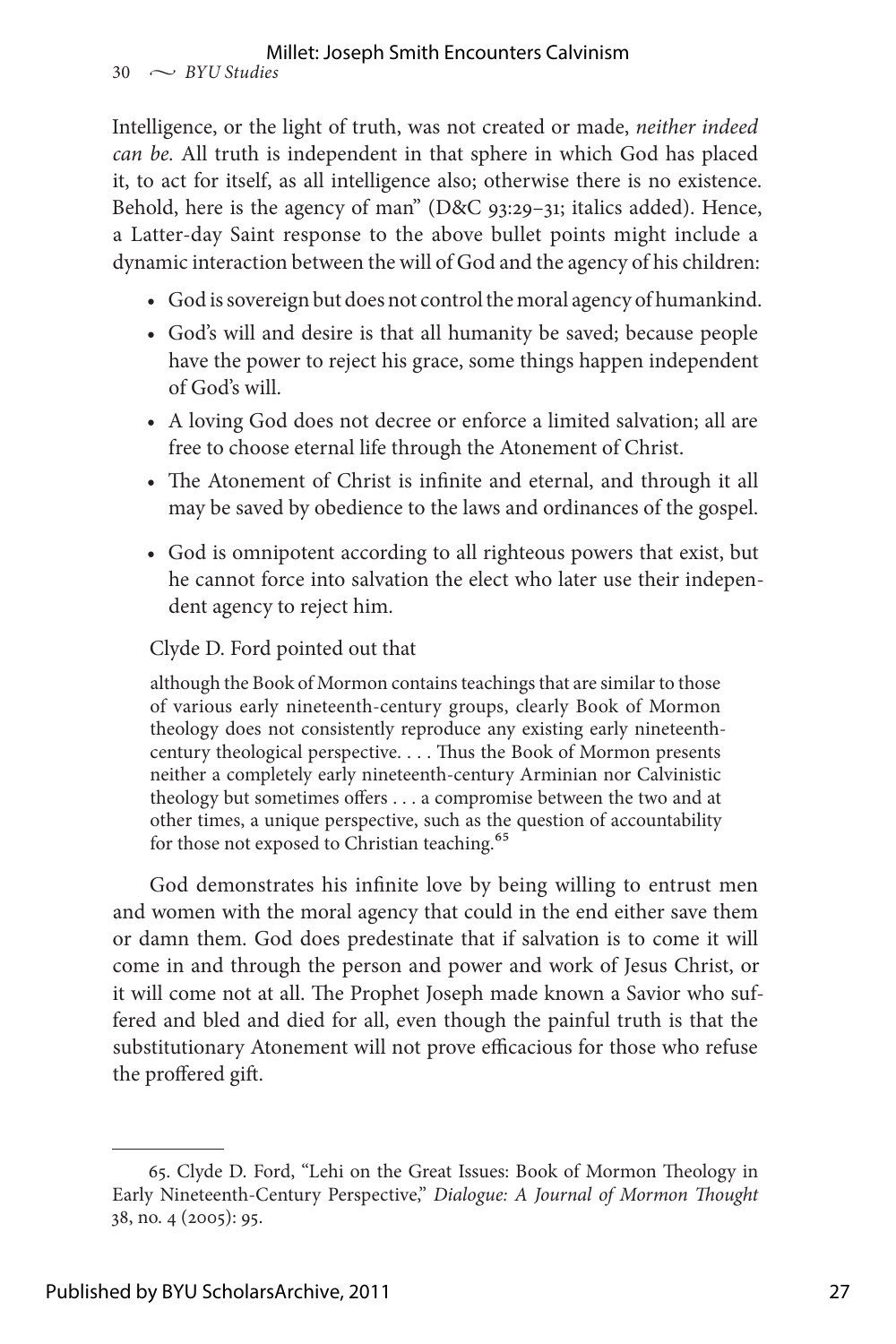Joseph Smith also revealed a God whose aim is to save all of his children who will be saved, not merely those who were preselected before birth. The respected Roman Catholic Father Richard John Neuhaus has written:

If we pray for the salvation of all, it would seem that we must hope for the salvation of all. How is it possible for you to pray for what you do not hope for? At the same time, we must take seriously the many statements in the New Testament that some, perhaps many, might be damned. . . .

*If* it is possible that many will be eternally lost and *if* it is possible that all will be saved, which should we hope for? In view of the command to love all people, must we not hope that in the end all will be saved? Can we love others and *not* hope that they will be saved? . . .

The hope that all may be saved, the hope for . . . all the rest of unknowing humanity living and dead, offends some Christians. It is as though salvation were a zero-sum proposition, as though there is only so much to go around, as though God's grace to others will somehow diminish our portion of grace. . . .

But one hears the objection, "What's the point of being a Christian if, in the end, everyone is saved?" People who ask that should listen to themselves. What's the point of being first rather than last in serving the Lord whom you love? What's the point of being found rather than lost? What's the point of knowing the truth rather than living in ignorance? What's the point of being welcomed home by the waiting father rather than languishing by the pig sties? What's the point? The question answers itself.<sup>66</sup>

God will not compel obedience, nor will he pass over anyone's sins.<sup>67</sup> At the same time, because he loves his children and desires their happiness and joy, he will do all in his power to save them. As Joseph Smith put it, "Our heavenly Father is more liberal in His views, and boundless in His mercies and blessings, than we are ready to believe or receive."<sup>68</sup> The preaching of Joseph Smith, the message of the Book of Mormon, and the divine encouragement from modern revelation seemed as a cool breeze, a refreshing spiritual oasis to those nineteenth-century Latter-day Saints who had felt only the parching winds of high Calvinism. Many have yearned through the centuries to worship more than an impersonal, impassible deity; to enjoy fellowship with that Lord who did not dictate all things but invited us to be yoked with him; and to be clasped in the loving arms of him who acknowledges human dignity by insisting on human agency. The

<sup>66.</sup> Richard John Neuhaus, *Death on a Friday Afternoon* (New York: Basic Books, 2000), 49, 57.

<sup>67.</sup> Smith, *Teachings of the Prophet*, 187, 189. 68. Smith, *Teachings of the Prophet*, 257.